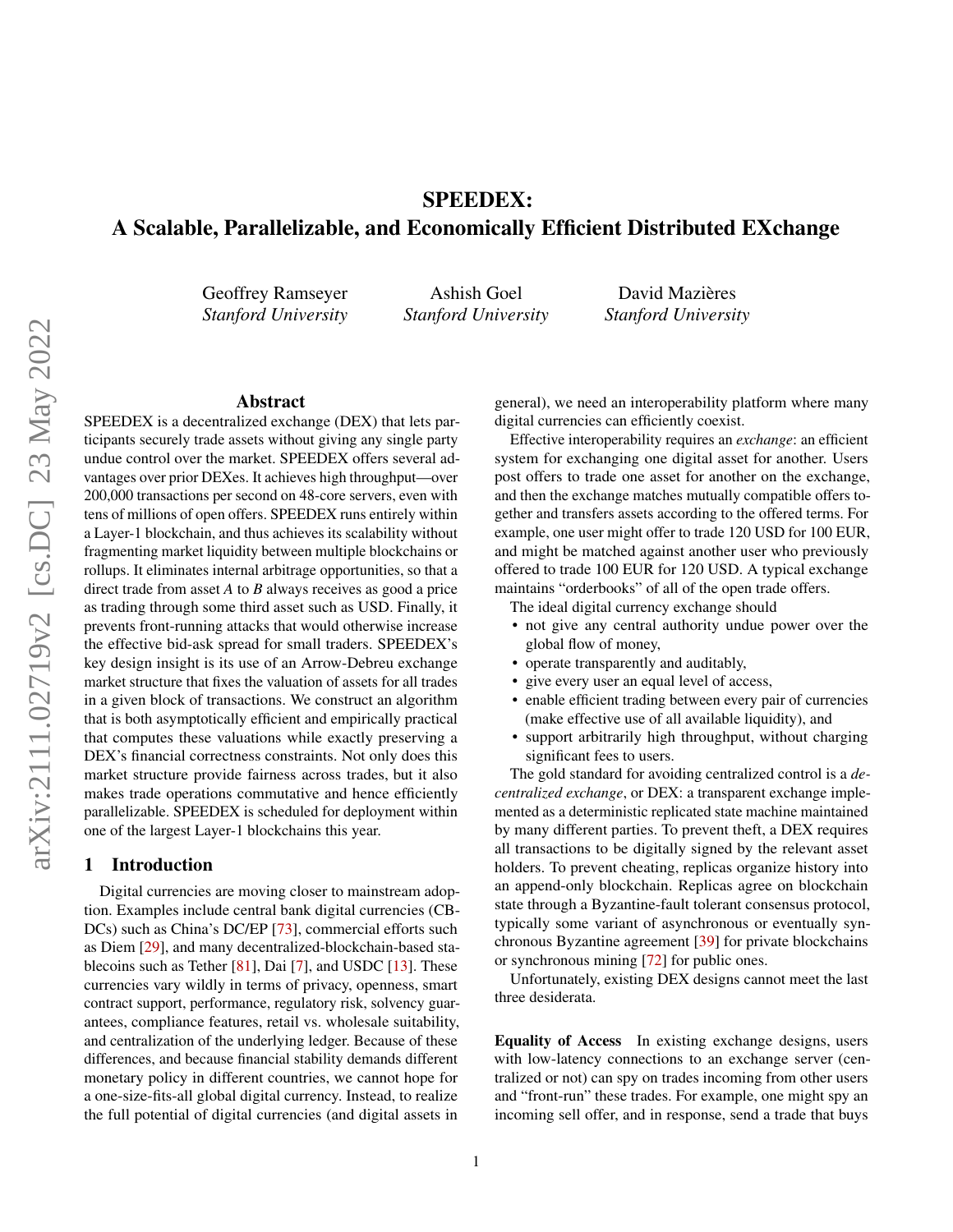and immediately resells an asset at a higher price [\[34,](#page-13-2) [67\]](#page-15-3). On a blockchain, where a block of trades either is finalized entirely or not at all, this front-running can be made risk-free. More generally, some users form special connections with blockchain node operators to gain preferential treatment for their transactions [\[49\]](#page-14-0). This special treatment typically takes the form of ordering transactions in a block in a favorable manner. The result is hundreds of millions of dollars siphoned away from users [\[77\]](#page-15-4).

Effective Use of Liquidity Existing exchange designs are filled with arbitrage opportunities. A user trading from one currency *A* to another *B* might receive a better overall exchange rate by trading through an intermediate "reserve" currency *C* (such as USD). Users must typically choose a single (sequence of) intermediate asset(s), leaving behind arbitrage opportunities with other intermediate assets. This challenge is especially problematic in the blockchain space, where market liquidity is typically fragmented between multiple fiat-pegged tokens.

Computational Scalability DEX infrastructure must also be scalable. The ideal DEX needs to handle as many transactions per second as users around the globe want to send, without limiting transaction rates through high fees. Trading activity growth may outpace Moore's law, and should not be artificially limited by the rate at which hardware manufacturers design faster CPUs. An ideal DEX should handle higher transaction rates simply by using more compute hardware.

Unfortunately, conventional wisdom holds that DEXes cannot beyond a few thousand transactions per second. Naïve parallel execution would not be replicable across different blockchain nodes. This wisdom has led to many alternative blockchain scaling techniques, such as off-chain trade matching [\[84\]](#page-15-5), automated market-makers [\[19\]](#page-13-3), transaction rollup systems [\[11,](#page-12-2) [15\]](#page-12-3), and sharded blockchains [\[4\]](#page-12-4) or sidechains [\[75\]](#page-15-6). These approaches either trust a third party to ensure that orders are matched with the best available price, or sacrifice the ability to set traditional limit orders that only sell at or above a certain price (reducing market liquidity). Offchain rollup systems, sharded chains, and side-chains further fragment market liquidity, leading to cross-shard arbitrage and worse exchange rates for traders.

A challenge for on-chain limit-order DEXes is that the order of operations affects their results. Typically, a DEX matches each offer to the reciprocal offer with the best price: e.g., the first offer buying 1 EUR might consume an offer priced at 1.20 USD, leaving the second to pay 1.22 USD. Each trade is a read-modify-write operation on a shared orderbook data structure, so trades must be serialized. This serialization order must be deterministic in a replicated state machine. Unfortunately, straightforward parallel execution would make the order of transactions dependent on non-deterministic interthread scheduling.

# 1.1 SPEEDEX: Towards an Ideal DEX

This paper disproves the conventional wisdom about onchain DEX performance. We present SPEEDEX, a fully onchain decentralized exchange that meets all of the desiderata outlined above. SPEEDEX gives every user an equal level of access (thereby eliminating risk-free front-running), eliminates internal arbitrage opportunities (thereby making optimal use of liquidity available on the DEX), and is capable of processing over 200,000 transactions per second on a 48-core machine (Figure [5\)](#page-9-0). SPEEDEX is designed to scale further when given more hardware.

Like most blockchains, SPEEDEX processes transactions in blocks—in our case, a block of 500,000 transactions every few seconds. Its fundamental principle is that all transactions in a block commute: the block's result is identical regardless of the order in which trades are executed, which in turn allows efficient parallelization [\[44\]](#page-14-1).

SPEEDEX's core innovation is to execute every order at the same exchange rate as every other order in the same block. SPEEDEX processes a whole block of limit orders as one unified batch, in which, for example, every 1 EUR sold to buy USD receives exactly 1.21 USD in payment. Furthermore, SPEEDEX's exchange rates present no arbitrage opportunities within the exchange; that is, the exchange rate for trading USD to EUR directly is exactly the exchange rate for USD to YEN multiplied by the rate for YEN to EUR. These exchange rates are unique (in nonempty markets) for any batch of trades— SPEEDEX operators cannot choose these rates strategically. Users interact with SPEEDEX via traditional limit orders, and SPEEDEX executes a limit order if and only if the batch's exchange rate exceeds the limit order's minimum price.

This design provides two additional economic advantages. First, the exchange offers liquid trading between every asset pair. Users can directly trade any asset for any other asset, and the market between these assets will be at least as liquid as the most liquid market "path" through intermediate reserve currencies. Second, SPEEDEX admits no risk-free front-running. No exchange operator or user with a low-latency network connection can buy an asset and resell it at a higher price, within the same block.

Furthermore, this economic design enables a scalable systems design that is not possible using traditional ordermatching semantics. Unlike every other DEX, the operation of SPEEDEX is effectively parallelized, allowing SPEEDEX to scale to support transaction volumes far beyond those seen today. Transactions within a block commute with each other precisely because asset transfers all happen at the same shared set of exchange rates. This means that the transaction processing engine has no need for the sequential read-modify-update loop of traditional orderbook matching engines. Account balances are adjusted using only hardware-level atomics, rather than locking.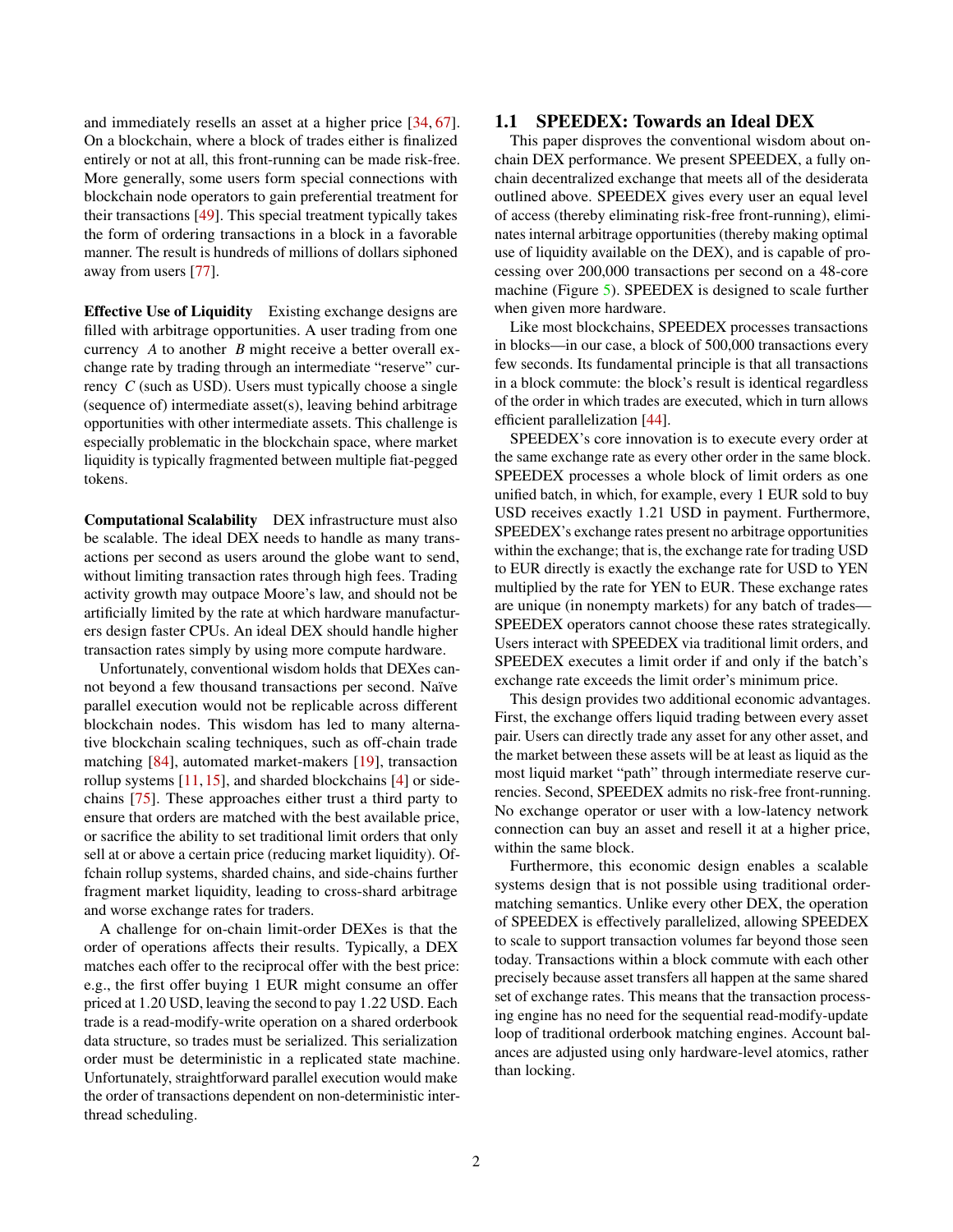# 1.2 SPEEDEX Overview

SPEEDEX is not a blockchain itself, but rather, is a DEX component that can be integrated into any blockchain. A copy of the SPEEDEX module should run inside every blockchain replica. It does not depend on any specific property of a consensus protocol, but automatically benefits from throughput advances in consensus and transaction dissemination (such as [\[50\]](#page-14-2)). SPEEDEX heavily uses concurrency and benefits from uninterrupted access to CPU caches, and as such is best implemented directly within blockchain node software (instead of as a smart contract).

We have implemented SPEEDEX within a blockchain running the HotStuff consensus protocol [\[89\]](#page-16-0); this implementation provides the performance measurements in this paper. We have also implemented SPEEDEX as a component of the Stellar blockchain, one of the largest Layer-1 cryptocurrency platforms [\[48\]](#page-14-3). This blockchain will deploy SPEEDEX in a Layer-1 protocol upgrade in 2022. An additional blockchain company anticipates its own future SPEEDEX deployment.

Implementing SPEEDEX introduces both theoretical algorithmic challenges and systems design challenges. The core algorithmic challenge is the computation of the batch prices. This problem maps to a well-studied problem in the theoretical literature (equilibrium computation of *Arrow-Debreu Exchange Markets*, [§A.1\)](#page-16-1); however, the algorithms in the theoretical literature scale extremely poorly, both asymptotically and empirically, as the number of open limit orders increases.

We show that the market instances which arise in SPEEDEX have additional structure not discussed in the theoretical literature, and use this structure to build a novel algorithm (based on the Tâtonnement process of [\[46\]](#page-14-4)) that can, in practice, efficiently compute approximate batch clearing prices. We then explicitly correct approximation error with a follow-up linear program.

On the systems design side, to implement this exchange, we design a set of natural transaction semantics that admit concurrent transaction processing and a set of data structures designed for concurrent manipulation and for efficiently answering queries about the exchange state from the price computation algorithm.

## <span id="page-2-1"></span>2 System Architecture

SPEEDEX is an asset exchange implemented as a replicated state machine in a blockchain architecture (Figure [1\)](#page-2-0). Assets are issued and traded by *accounts*. Accounts have public signature keys authorized to spend their assets. Signed transactions are multicast on an overlay network (Fig.  $1, 1$  $1, 1$ ) among block *producers*. At each round, one or more producers propose candidate blocks extending the blockchain history (Fig. [1,](#page-2-0) 2). A set of *validator* nodes (generally the same set or a superset of the producers) validates and selects one of the blocks through a consensus mechanism (Fig. [1,](#page-2-0) 3). SPEEDEX is suitable for integration into a variety of blockchains, but benefits from a consensus layer with relatively low latency

<span id="page-2-0"></span>

Figure 1: Diagram of SPEEDEX module (4, 5, 6) integrated into one blockchain node.

(on the order of seconds), such as  $BA \star [60]$  $BA \star [60]$ , SCP [\[69\]](#page-15-7), or HotStuff [\[89\]](#page-16-0).

The implementation evaluated here uses HotStuff [\[89\]](#page-16-0), while the deployment in the Stellar blockchain will use Stellar's existing (non-Hotstuff) consensus protocol.

Most central banks and digital currency issuers maintain a ledger tracking their currency holdings. SPEEDEX is not intended to replace these primary ledgers. Rather, we expect banks and other regulated financial institutions to issue 1:1 backed token deposits onto a blockchain that runs SPEEDEX and provide interfaces for moving money on and off the exchange. These assets could be digital-native tokens as well; any asset that is divisible and fungible can integrate smoothly with SPEEDEX.

SPEEDEX supports four operations: account creation, offer creation, offer cancellation, and send payment. Offers on SPEEDEX are traditional limit orders. For example, one offer might offer to sell 100 EUR to buy USD, at a price no lower than 1.20 USD/EUR. Offers can trade between any pair of assets, in either direction. Another offer, for example, might offer to sell 100 USD in exchange for EUR, at a price no lower than 0.80 EUR/USD.

What makes SPEEDEX different from existing DEXes is the manner in which it processes incoming trade offers. Traditional DEXes process trades sequentially, implicitly computing a matching between trade offers. SPEEDEX, by contrast, is explicitly designed to operate in a blockchain context.

In a blockchain, all of the transactions in a block are appended at the same clock time. As such, there is no reason a priori why the DEX should pick one ordering of a block's transactions over another. SPEEDEX, by design, imposes no ordering whatsoever between transactions in a block. Side effects of a transaction are only visible to other transactions in future blocks.

Logically, when the SPEEDEX core engine (Fig. [1,](#page-2-0) 4)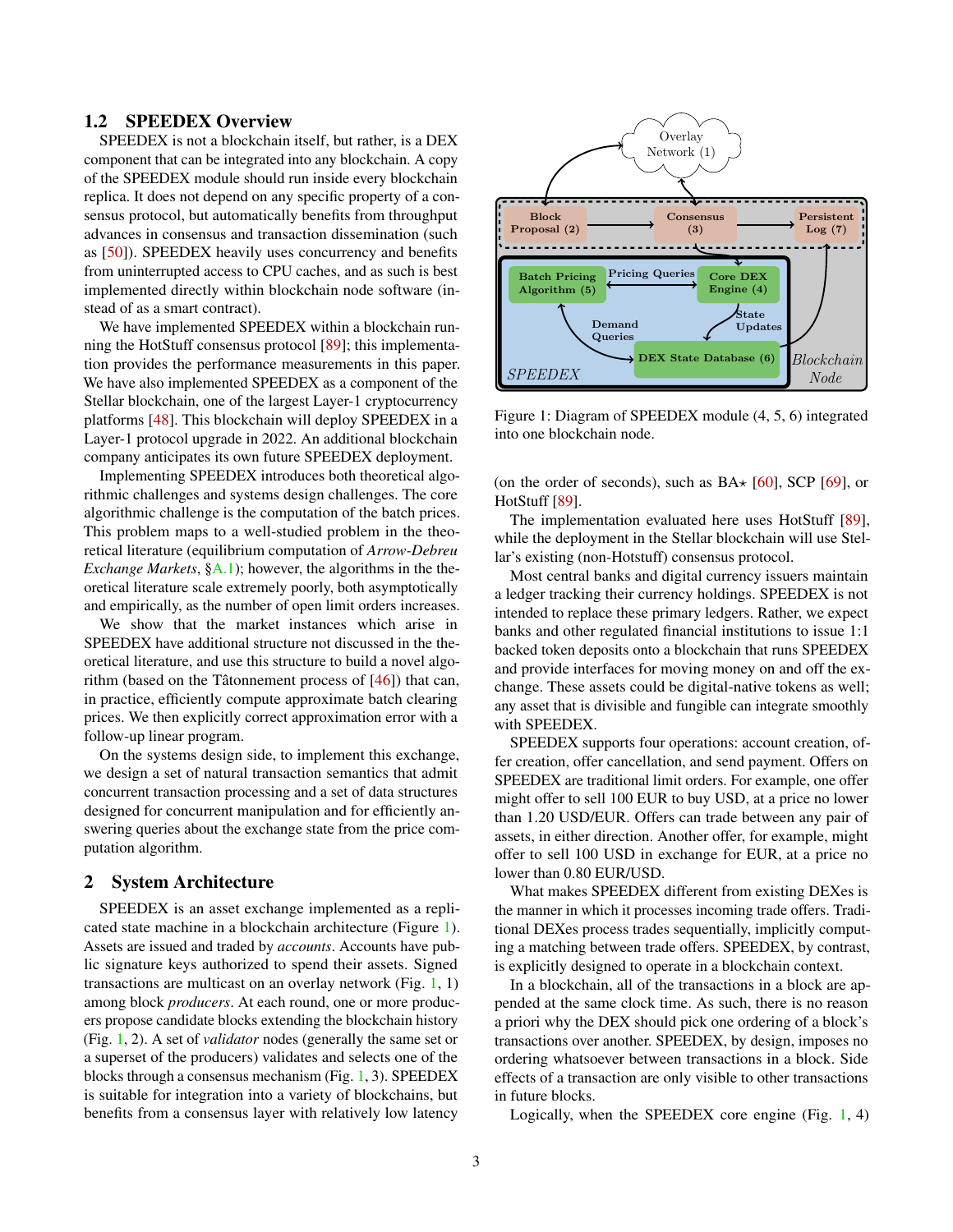receives a finalized block of trades, it applies all of the trades at exactly the same time and computes an unordered set of state changes, which it passes to its exchange state database (Fig. [1,](#page-2-0) 6). This database records orderbooks and account balances, and is periodically written to the persistent log (Fig [1,](#page-2-0) 7).

### 2.1 SPEEDEX Module Architecture

To implement an exchange that operates replicably where trades in a block are not ordered relative to each other, SPEEDEX requires a set of trading semantics such that operations *commute*.

Traditional exchange semantics are far from commutative. Traditionally, one offer to buy an asset is matched with the lowest priced seller, and the next offer to buy is matched against the second-lowest priced seller, and so on. Note that every trade occurs at a slightly different exchange rate.

Instead, to make trades commutative, SPEEDEX computes in every block a *valuation*  $p_A$  for every asset *A*. The units of *p<sup>A</sup>* are meaningless, and can be thought of as a fictional valuation asset that exists only for the duration of a single block. However, valuations imply exchange rates between different assets—every sale of asset *A* for asset *B* occurs at a price of *pA*/*pB*. Unlike traditional exchanges, SPEEDEX does not explicitly compute a matching between trade offers. Instead, offers trade with a conceptual *"auctioneer"* entity at these exchange rates. Trading becomes commutative because all trades in one asset pair occur at the same price.

The main algorithmic challenge is to compute valuations where the exchange *clears*— i.e., the amount of each asset sold to the auctioneer equals the amount bought from the auctioneer.

When the auctioneer sets exact clearing valuations, an offer trades fully with the auctioneer if its limit price is strictly below the auctioneers exchange rate, and not at all if its limit price exceeds the auctioneers rate. When the limit price equals the exchange rate, SPEEDEX may execute the offer partially.

<span id="page-3-0"></span>Theorem 1. *Exact clearing valuations always exist. These valuations are unique up to rescaling.*

Theorem [1](#page-3-0) follows from general market equilibrium theory  $[51]$  ([§A.3\)](#page-17-0).

Concretely, whenever the core SPEEDEX engine (Fig [1,](#page-2-0) 4) receives a newly finalized block, one of its first actions is to query an algorithm that computes clearing valuations (Fig [1,](#page-2-0) 5). It then uses the output of this algorithm to compute the modifications to the exchange state (Fig  $1, 6$  $1, 6$ ).

Because valuations that can clear the market always exist for any set of limit orders, there is no possibility of adversarial input that SPEEDEX cannot process. And because these valuations are unique, SPEEDEX operators do not have a strategic choice between different sets of valuations. SPEEDEX's algorithmic task, therefore, is to surface information corresponding to a fundamental mathematical property of a batch of trade offers.

However, computing clearing valuations exactly appears computationally infeasible (for example, even the number of bits required to write down exact clearing prices could be extremely large [\[51\]](#page-14-6)). SPEEDEX thus computes approximate clearing prices.

Approximation error comes in two forms  $(\S B)$ : first, like most exchanges, SPEEDEX charges a small commission on every trade. Second, the amount of trade volume in one round is approximately optimal; at nonexact clearing prices, there is an imbalance between the amount of an asset sold to the auctioneer and the amount bought from it.

The commission permits SPEEDEX to operate when these imbalances are small. SPEEDEX corrects any remaining imbalances by occasionally not executing some offers with inthe-money limit prices that are very close to the auctioneer's exchange rate. Note that the commission is not needed to cover operational costs, and could be sent to any party in the SPEEDEX ecosystem.

SPEEDEX always rounds trades in favor of the auctioneer. Our implementation burns collected transaction fees and accumulated rounding error (effectively returning them to the issuer by reducing the issuer's liabilities). The Stellar Development Foundation plans to eliminate the fee (for a tradeoff of possibly increasing approximation error of the second type), and return the accumulated rounding error to asset issuers.

# 2.2 Design Properties

Computational Scalability SPEEDEX's commutative semantics allow effective parallization of DEX operation. Because transactions within a block are not semantically ordered, DEX state is replicable (after applying all transactions in a block) no matter the ordering in which they are applied. This replicability is, of course, required in replicated state machine.

As such, even though thread scheduling on multicore CPUs is nondeterministic, SPEEDEX can use every available CPU core to apply transactions without any significant inter-thread coordination. In fact, almost all coordination occurs via hardware-level atomics (e.g., atomic add on 64-bit integers) without spinlocks.

Note that the commutative semantics of SPEEDEX support generic payment operations in addition to DEX trading. SPEEDEX stores balances within accounts, and not in UTXOs, and therefore demonstrates that contrary to popular belief (e.g. as discussed in [\[70\]](#page-15-8)), horizontal scalability and an account-based data store are not incompatible.

No front running ("MEV" reduction) Well-placed agents in real-world financial markets can spy on submitted offers, notice a new transaction *T*, and then submit a transaction  $T'$  (that executes before  $T$ ) that buys an asset and re-sells it to *T* at a slightly higher price. In some blockchain settings,  $T'$  can be done as a single atomic action  $[49]$ . However, since every transaction sees the same clearing prices in SPEEDEX, back-to-back buy and sell offers would simply cancel each other out. Relatedly, because every offer sees the same prices,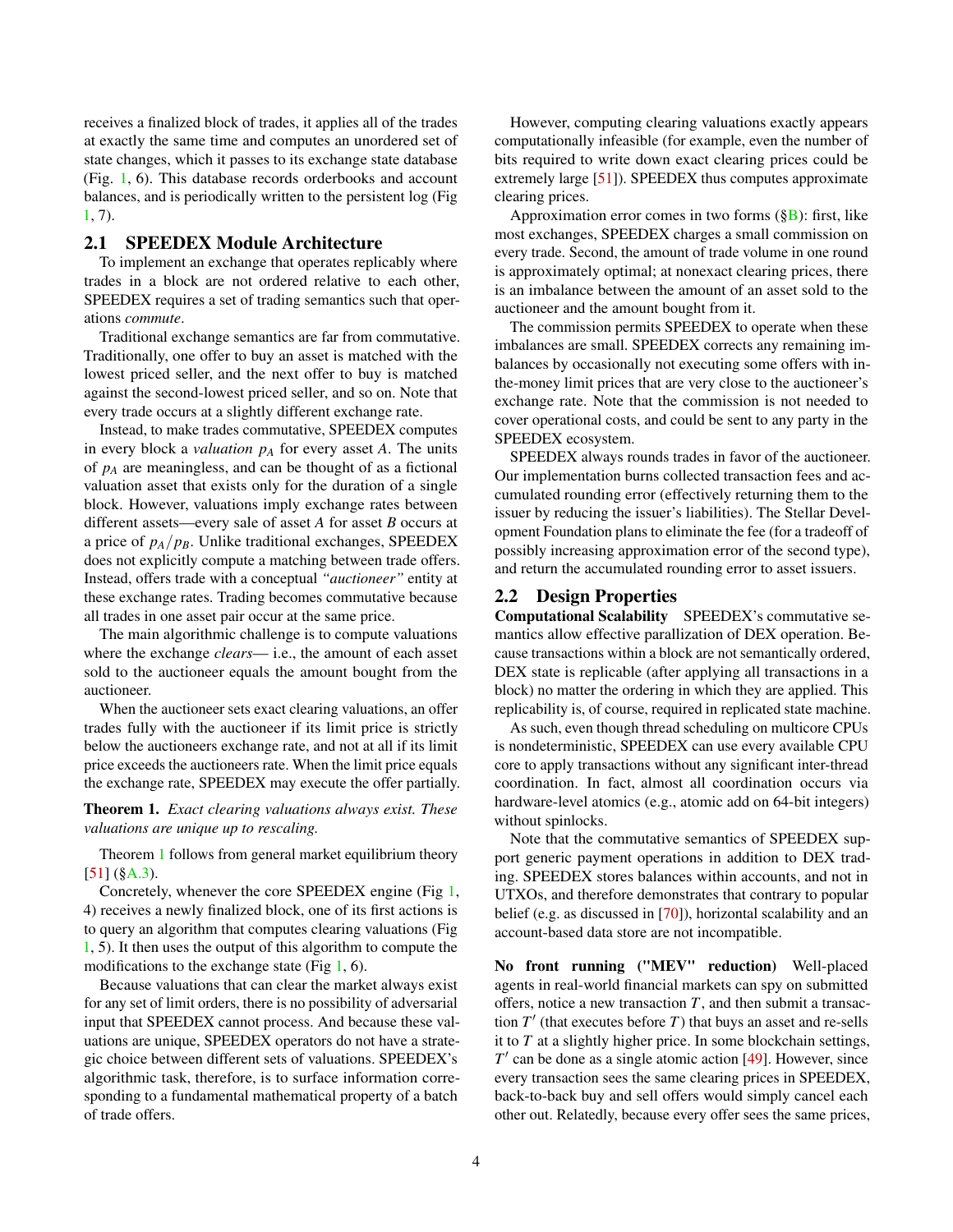a user who wishes to trade immediately can set a very low minimum price and be all but guaranteed to have their trade executed, but still at the current market price.

Risk-free front-running is one instance of the widely discussed "Miner Extractable Value" (MEV) [\[49\]](#page-14-0) phenomenon, in which block producers reorder transactions within a block for their own profit (or in exchange for bribes). By eliminating the ordering of transactions within a block, SPEEDEX eliminates this large source of MEV (nodes, however, might still try to delay transactions).

No (internal) arbitrage and no central reserve currency An agent selling asset *A* in exchange for asset *B* will see a price of  $p_A/p_B$ . An agent trading *A* for *B* via some intermediary asset *C* will see exactly the same price, as  $\frac{p_A}{p_C} \cdot \frac{p_C}{p_B} = \frac{p_A}{p_B}$ . Hence, one can efficiently trade between assets without much pairwise liquidity with no need to search for an optimal path. By contrast, many international payments today go through USD because of a lack of pairwise liquidity. The multitude of USDpegged stablecoins, and the resulting liquidity fragmentation, further complicates the problem on existing blockchains. Of course, there may be arbitrage between SPEEDEX and external markets.

One downside of a batching-based trading system is the latency between trade submission and execution (relative to that of trading immediately against a centralized orderbook). However, the design of blockchains inherently introduces latency between transaction submission and finalization. In this context, SPEEDEX's design introduces no additional latency.

# 3 Commutative DEX Semantics

To process a finalized block of transactions, the SPEEDEX core engine performs the following three actions.

- 1 For each transaction in the block (in parallel), check signature validity, collect new trade offers, and compute available account balances after funds are committed to offers or transferred between accounts.
- 2 Compute approximate clearing prices and approximation correction metadata.
- 3 Iterate over every trade offer, possibly executing the offer based on the computed clearing prices and metadata.

For transaction processing in step 1 to be commutative, it must be the case that the step 1 output effects (specifically: create a new account, create a new offer, cancel an existing offer, and send a payment) of one transaction have no influence on the output effects of another transaction. This means that one transaction cannot read some value that was output by another transaction (in the same block), and that whether one transaction succeeds cannot depend on the success of another transaction.

To meet the first requirement, traders include all of parameters to their transactions within the transaction itself. The second requirement necessitates precise management of trans-

action side effects. At most one transaction per block may alter an account's metadata (such as the account's public key or existence), and metadata changes take effect only at the end of block execution. Similarly, an offer cannot be created and cancelled in the same block. As payments and trading are the common case, we do not consider these restrictions a serious limitation.

Because transactions are not ordered with respect to each other, SPEEDEX cannot resolve a double spend by failing the "second" transaction. Instead, SPEEDEX necessitates that after processing all transactions in a block, all accounts have a nonnegative amount of "unlocked" capital of each asset type (where an open offer locks the offered amount of an asset for the duration of its lifetime). Block producers are responsible for ensuring this property holds, and proposals that do not satisfy this property are ignored. This design requires passing information from the SPEEDEX database (Fig [1,](#page-2-0) 6) to the proposal module (Fig [1,](#page-2-0) 2). By contrast, the Stellar Development Foundation plans an approach that fully separates consensus from block execution. A preprocessing step in the Stellar blockchain identifies all accounts active in a block that attempt to spend or lock more of an asset than they have, and prunes out some of the transactions from these accounts.

The core remaining technical challenge is the batch price computation (Fig  $1, 5$  $1, 5$ ).

# 4 Price Computation

## 4.1 Requirements

As discussed earlier, in every block, SPEEDEX computes batch clearing prices and executes trades in response to these prices. Every DEX is subject to two fundamental constraints:

- Asset Conservation No assets should be created out of nothing. As discussed in [§2,](#page-2-1) offers in SPEEDEX trade with a virtual auctioneer. After a batch of trades, this auctioneer cannot be left with any debt. We do allow the auctioneer to burn some surplus assets as a fee.
- Respect Offer Parameters No offer trades at a worse price than its limit price.

Additionally, SPEEDEX should facilitate as many trades as possible. (Otherwise, the constraints could be vacuously met by a DEX that never actually trades.)

Furthermore, this algorithm must be efficient; SPEEDEX needs to run this algorithm on every block of trades (i.e. once every few seconds). And finally, SPEEDEX should minimize the number of offers that trade partially (asset quantities are stored as integers; every fractional trade necessarily accumulates some rounding error).

#### 4.2 From Theory To Practice

The problem of computing batch clearing prices is equivalent to the problem of computing equilibria in "(linear) Arrow-Debreu Exchange Markets" ([§A\)](#page-16-2). Our algorithms are based on algorithms from this literature (an iterative process known as Tâtonnement [\[46\]](#page-14-4)).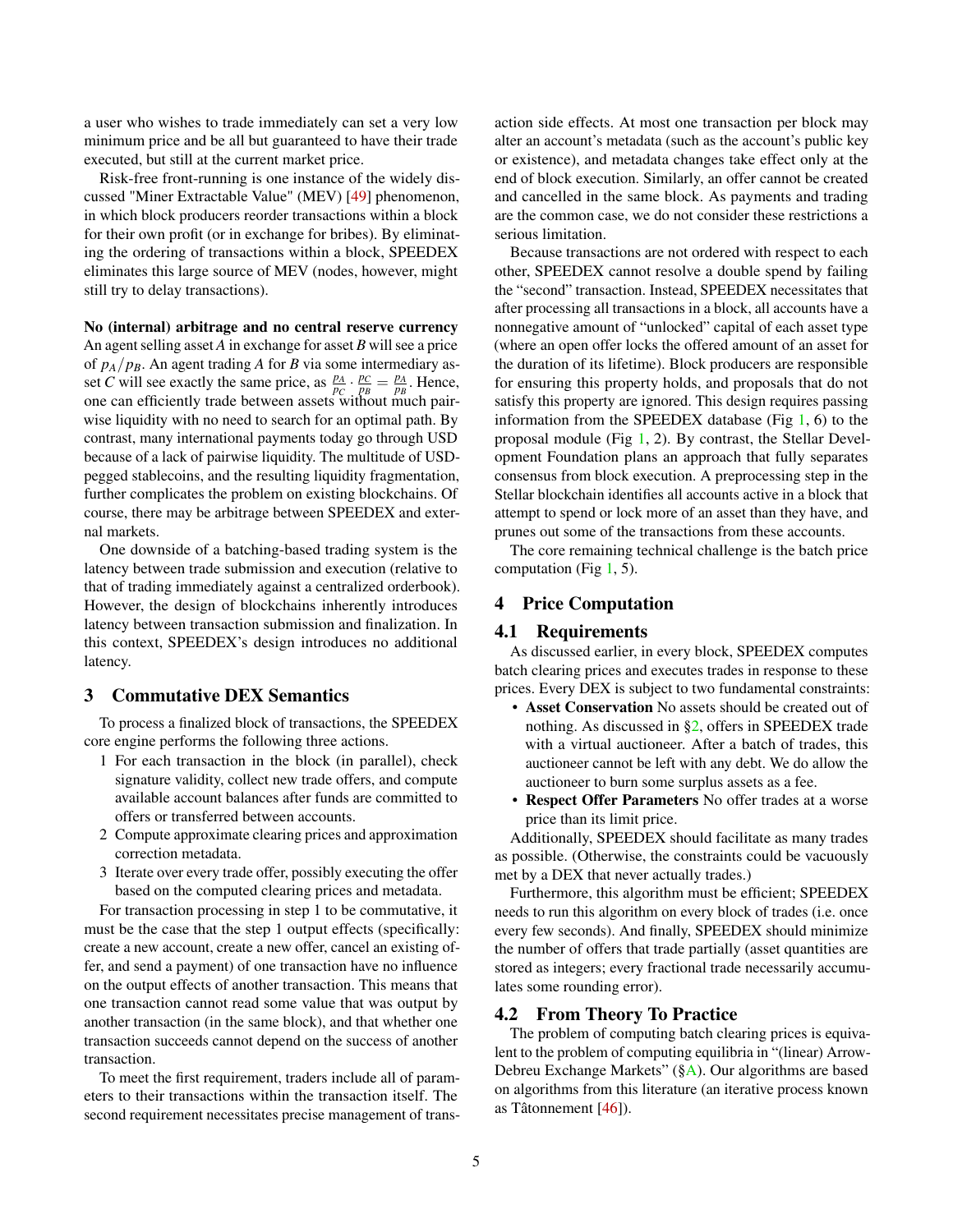However, the runtimes of these algorithms scale extremely poorly, both asymptotically and empirically. They also output "approximate equilibria" for notions of approximation that violate the two fundamental constraints above (for example, Definition 1 of [\[46\]](#page-14-4) permits equilibria to manufacture new assets and to take money from a user without giving anything in return).

We develop a novel algorithm for computing equilibria that runs efficiently in practice  $(\S6)$  and explicitly ensures that (1) asset amounts are conserved and (2) every offer trades at exactly the market prices, and only if the offer's limit price is below the batch exchange rate.

[§5](#page-5-0) describes how we use the formal structure of the types of trades in SPEEDEX to design an algorithm that can run effectively in practice on a wide range of market conditions and trading patterns (and is formally, asymptotically faster; the runtime of an iteration is logarithmic in the number of open offers).

We then explicitly correct for the approximation error in Tâtonnement with a linear program  $(\S_{\mathbb{D}})$ . Crucially, the size of this linear program is linear in the number of asset pairs, and has no dependence on the number of open trade offers.

The linear program ensures that, no matter what prices Tâtonnement outputs, (1) asset amounts are conserved, and (2) no offer trades if the batch price is less than its limit price.

To be precise, the output of our batch pricing algorithm consists of the following:

- Prices: For each asset *A*, SPEEDEX computes an asset valuation  $p_A$ . One unit of *A* trades for  $p_A/p_B$  units of *B*.
- Trade Amounts: For each asset pair (*A*,*B*), SPEEDEX computes an amount  $x_{AB}$  of asset *A* that is sold for asset *B* (again, at exchange rate  $p_A/p_B$ ).

For every asset pair (*A*,*B*), SPEEDEX sorts all of the offers selling *A* for *B* by their limit prices, and then executes the offers with the lowest limit prices, until it reaches a total amount of *A* sold of *xAB* (tiebreaking by account ID and offer ID).

As a bonus, this method ensures that at most one offer per trading pair executes partially, minimizing rounding error.

The Stellar blockchain plans to run SPEEDEX with no transaction commission, a choice which makes the linear program into an instance of a "maximum circulation" problem, a subclass of linear programs that can be efficiently solved exactly (without any floating-point arithmetic. See [§D\)](#page-19-0).

# <span id="page-5-0"></span>5 Price Computation: Tâtonnement

SPEEDEX's price computation algorithm is based on an iterative algorithm known as Tâtonnement [\[46\]](#page-14-4). The algorithm starts at some (arbitrary) set of initial prices, and iteratively refines them until the prices meet a stopping criterion.

Each iteration of Tâtonnement starts with a "demand query." The "net demand" of an offer is the net trading of the offer (with the "auctioneer") in response to a set of prices.

Example 1. *Suppose that one limit order offers to sell 100 USD in exchange for EUR, and demands a minimum of* 0.8 *EUR per USD (that is, 1 EUR trades for 1.25 USD).*

*If the candidate prices of USD and EUR are such that*  $\alpha = \frac{p_{USD}}{p_{EUR}} < 0.8$ , then the limit order would like to trade, and *so its demand is* (−100 *USD*,α∗ 100 *USD*)*. Otherwise, its demand is* (0 *USD*,0 *EUR*)*.*

The net demand of a set of offers is the sum of the demands of every individual offer. The goal of Tâtonnement is to find prices such that the net demand of the entire set of open offers is as close to 0 (for every asset) as possible.

Iterative Price Adjustment If the net demand of an asset is positive, then more units of the asset are demanded from the "auctioneer" than are supplied to it (so the "auctioneer" has a deficit). In response, the "auctioneer" raises the price of the asset. Otherwise, the "auctioneer" has a surplus, so it lowers the price of the asset (we give the precise update formula in  $\S$ C).

Tâtonnement repeats this iterative process until either it times out or the current set of prices is sufficiently close to the unique market clearing prices. Specifically, Tâtonnement iterates until it has a set of prices such that, if the "auctioneer" charges a transaction commission of  $\varepsilon$ , then there is a way to execute offers such that:

- 1 The "auctioneer" has no deficits (assets are conserved)
- 2 No offer executes outside its limit price bound
- 3 Every offer with a limit price more than a (1−*µ*) factor below the "auctioneer"'s exchange rate executes in full.

The last condition is a formalization of the notion that SPEEDEX should satisfy as many trade requests as possible. Informally, an offer with a limit price equal to the "auctioneer"'s exchange rate is indifferent between trading and not trading, while one with a limit prics far below the "auctioneer"'s exchange rate strongly prefers trading to not trading.

#### <span id="page-5-1"></span>5.1 Efficient Demand Queries

Implemented naively, Tâtonnement's demand queries would consist of a loop over every open exchange offer. This is impossibly expensive, even if this loop is massively parallelized. Concretely, one invocation of Tâtonnement can require many thousands of demand queries. Every demand query therefore must return results in at most a few hundred microseconds.

This naive loop appears to be required for the (more general) problem instances studied in the theoretical literature (even for markets with so-called "linear utilities"). However, all of the offers traded in SPEEDEX have a particular form. They sell one asset in exchange for one other asset, at some limit price. An offer with a lower limit price always trades if an offer with a higher limit price trades. Therefore, SPEEDEX groups offers by asset pair and sorts offers by their limit prices.

SPEEDEX can therefore compute a demand query with a sequence of binary searches on these sorted lists ([§G\)](#page-21-0). Individual binary searches can run on separate CPU cores.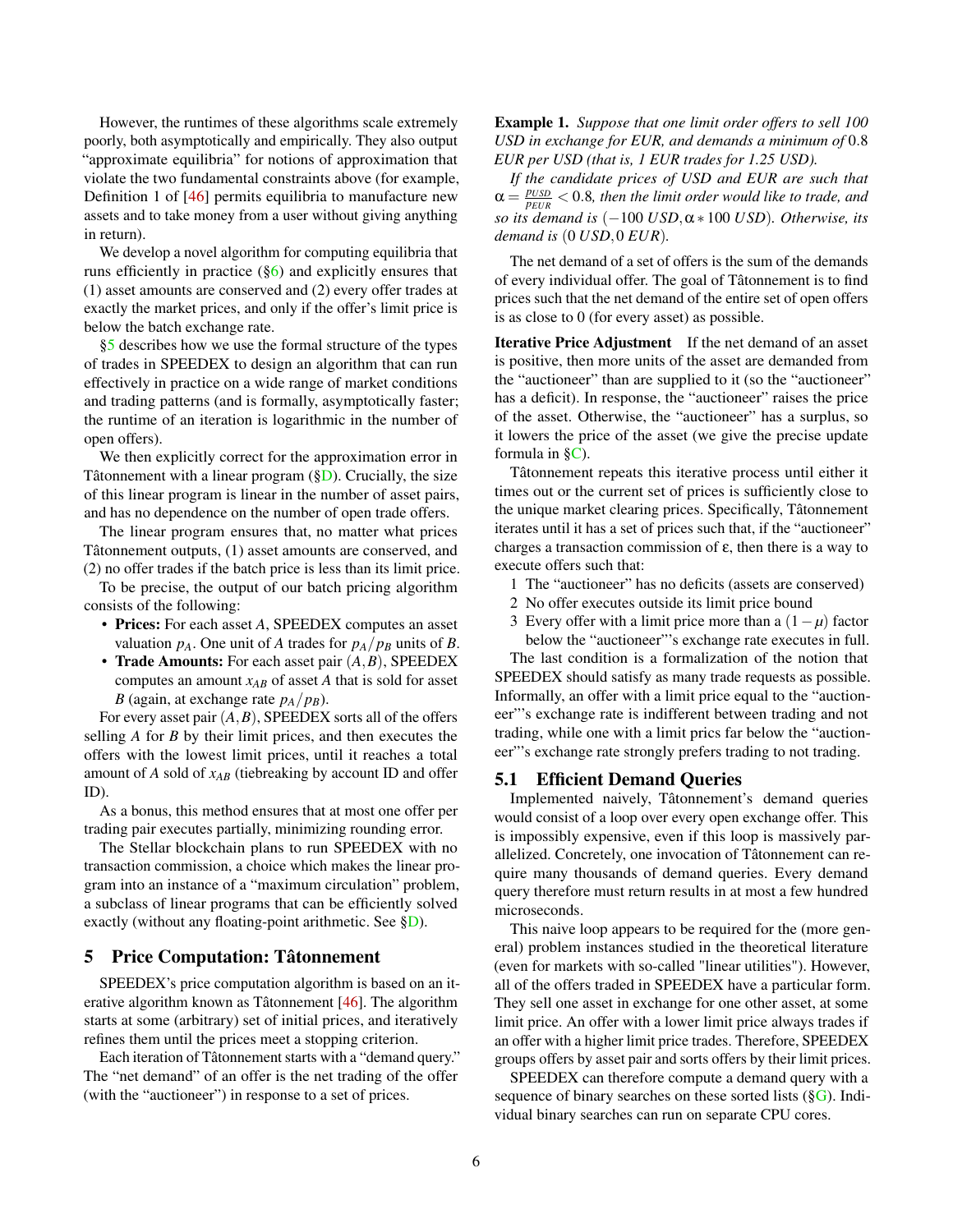In general, the number of open offers (say, *M*) on an exchange is vastly higher than the number of assets traded (say, *N*). Our experiments in [§7](#page-7-0) trade  $N = 50$  assets with  $M = \text{tens}$ of millions of open offers; the complexity reduction from  $O(M)$  to  $O(N^2 \lg(M))$  is massive.

Done naively, the sorting step in each block would be prohibitively expensive. However, careful design of our orderbook data structures drives the marginal cost of this sorting to near  $0$  ([§8.5\)](#page-10-0).

# <span id="page-6-2"></span>5.2 Multiple Tâtonnement Instances

We make a number of other adjustments to Tâtonnement, which we outline in [§C,](#page-18-1) that help Tâtonnement respond well to a wide variety of problem instances. Some of these are specified by various control parameters (such as how quickly one should adjust the candidate prices); rather than pick any one set of control parameters, we run several instances of Tâtonnement in parallel, and take whichever finishes first as the result (in the case of a timeout, we choose the set of prices that minimizes the "lost utility", see  $\S6.2$ ).

SPEEDEX therefore includes the output of Tâtonnement in the headers of proposed blocks  $(\S8.3)$ .

The Stellar blockchain's implementation runs only one instance of Tâtonnement for a fixed number of rounds (at the cost of possibly less accurate Tâtonnement output).

#### <span id="page-6-0"></span>6 Evaluation: Price Computation

Tâtonnement's runtime depends primarily on the target approximation accuracy, the number of open trade offers, and the distribution of the open trade offers. The runtime increases as the desired accuracy increases. Surprisingly, the runtime actually *decreases* as the number of open offers increases. And like many optimization problems, Tâtonnement performs best when the input is normalized, meaning in this case that the (normalized,  $\S$ C.1) volume traded of each asset is roughly the same.

Tâtonnement runs once per block. To produce a block every few seconds, Tâtonnement must run in under one second most of the time. Our implementation runs Tâtonnement with a timeout of 2 seconds, but it typically converges much faster.

The biggest factor limiting the number of assets is the follow-up linear program, whose runtime increases dramatically beyond 60-80 assets. (The tests here use 50 assets.) This increase relates to the quadratic increase in the size of the program. A deployment could avoid this runtime increase by taking advantage of market structure. There are many assets (e.g., stocks) in the real world, but most are linked to one geographic area or economy, and as such are primarily traded against a single currency. We formally show in  $\S$ E that the price computation problem can be cleanly decomposed between the core "pricing" currencies and the external stocks. After running Tâtonnement on the core currencies, the the stocks can be priced as a post-processing step. This lets SPEEDEX to support typical real world transaction patterns

<span id="page-6-1"></span>

Figure 2: Minimum number of offers needed for Tâtonnement to run in under 0.25 seconds (Smaller is better. Times averaged over 5 runs). The x axis denotes offer behavior approximation quality  $(\mu)$ , and the y axis denotes the commission  $(\varepsilon)$ .

with an arbitrary number of assets and a small number of core pricing currencies.

# 6.1 Approximation Accuracy and Orderbook Size

We find that Tâtonnement converges more quickly as the number of open offers *increases*. Specifically, Tâtonnement converges fastest when small price changes do not cause comparatively large changes in overall net demand.

However, the behavior of a single offer is a discontinuous function (of prices); an order does not trade at all below its minimum price and trades in full above it.

There are two factors that mitigate the difficulty of these "jump discontinuities." First, Tâtonnement approximates optimal offer behavior by a smoother function  $(\S B)$ . Smaller *µ* means a closer approximation, meaning the offer behaves more like the original discontinuous function. Second, the more offers there are in a batch, the smaller any one offer's relative contribution to overall demand.

This last factor explains why Tâtonnement actually converges more quickly when more offers are present on the exchange. A real-world deployment might tighten the approximation bounds as network activity increases.

Figure [2](#page-6-1) plots the minimum number of trade offers that Tâtonnement needs to consistently find clearing prices for 50 distinct assets in under 0.25 seconds (for the same trade distribution used in [§7\)](#page-7-0).

For comparison, BinanceDex [\[1\]](#page-12-5) charges a fee of either  $0.1\% \approx 2^{-10}$  or  $0.04\% \approx 2^{-11.3}$ . Uniswap [\[19,](#page-13-3)[20\]](#page-13-4) can charge 1%, 0.3%, or 0.05% (i.e.,  $\sim$ 2<sup>-6.6</sup>,  $\sim$ 2<sup>-8.4</sup>, and  $\sim$ 2<sup>-11</sup>, respectively). Coinbase charges between 0.5% and 4% depending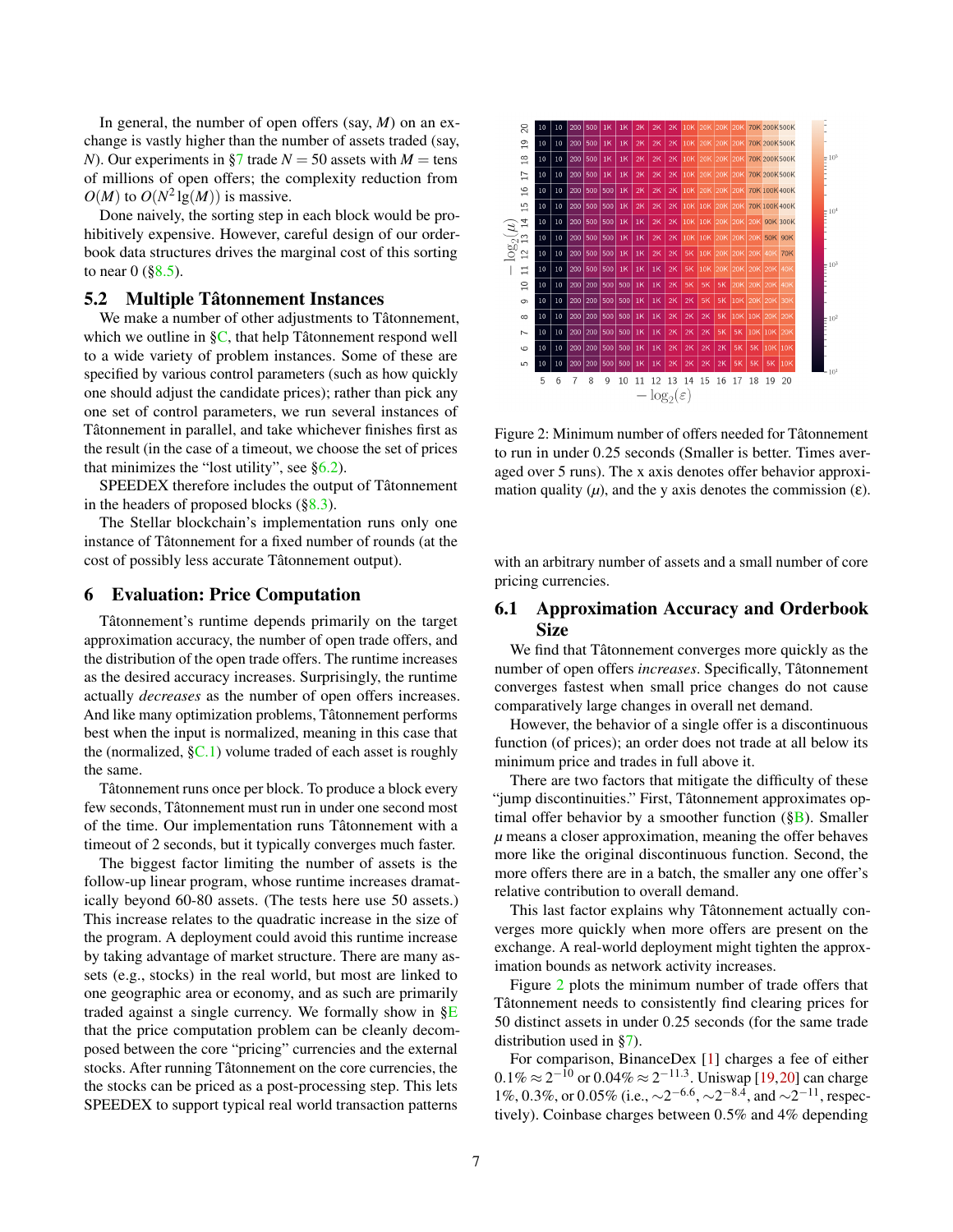on the transaction [\[3\]](#page-12-6) (approximately  $2^{-7.6}$  to  $2^{-4.6}$ ).

Though our experiments rarely experienced Tâtonnement timeouts, Tâtonnement timeouts caused by sparse orderbooks may be self-correcting: If SPEEDEX proposes suboptimal prices, fewer offers will find a counterparty and trade. When fewer offers clear in one block, more are left to facilitate Tâtonnement in the next block. If the number of open offers is small, a deployment could also invoke a different solving strategy ([§F\)](#page-21-1).

# <span id="page-7-1"></span>6.2 Robustness Checks

As a robustness check, we run Tâtonnement against a trade distribution derived from volatile cryptocurrency market data. In an ideal world, we could replay trades from another DEX through SPEEDEX. Unfortunately, doing so poses several problems. First, in practice, almost all DEX trades go through four de facto reserve currencies (ETH, USD, USDC, and USDT), three of which are always worth close to \$1. The decomposition between a few core "pricing" assets and a larger number of other assets makes price discovery too simple. Second, transaction rates on existing DEXes are too low to provide enough data. Finally, we suspect users would submit different orders to SPEEDEX than they might on a traditional exchange, due to the distinct economic properties of batch trading systems.

Experiment Setup As a next-best alternative, we generate a dataset based on historical price and market volume data. We took the 50 crypto assets that had the largest market volume on December 8, 2021 (as reported by [coingecko](coingecko.com).com) and for each asset, gathered 500 days of price and trade volume history. We then generated 500 batches of 50,000 transactions. A new offer in batch *i* sells asset *A* (and buys asset *B*) with probability proportional to the relative volume of asset *A* (and asset *B*, conditioned on  $B \neq A$ ) on day *i*, and demands a minimum price close to the real-world exchange rate on day *i*. The extreme volatility of cryptocurrency markets and variation between these 50 assets make this dataset particularly difficult for Tâtonnement. To further challenge Tâtonnement, we use a smaller block size of  $\sim$  30,000 (in comparison, for scalability, we test 500,000-transaction blocks in [§7\)](#page-7-0).

The experiment charged a commission of  $\varepsilon = 2^{-15} \approx$ 0.003%, and attempted to clear offers with minimum prices more than  $1 - \mu$  from the market prices, for  $\mu = 2^{-10} \approx 0.1\%$ (see  $\S$ B).

Experiment Results The experiment ran for 500 blocks. Each block created about 25,000 new offers and a few thousand cancellations and payments.

Tâtonnement computed an equilibrium quickly in 350 blocks, and in the remainder, computed prices sufficiently close to equilibrium that the follow-up linear program facilitated the vast majority of possible trading activity.

We measure the quality of an approximate set of prices by the ratio of the "unrealized utility" to the "realized utility." The utility gained by a trader from selling one unit of an asset

is the difference between the market exchange rate and the trader's limit price, weighted by the valuation of the asset being sold. Note that the units do not matter when comparing relative amounts of "utility."

In the blocks where Tâtonnement computed an equilibrium quickly, the mean ratio of unrealized to realized utility was 0.71% (max: 4.7%), and in the other blocks, the mean ratio was 0.42% (max: 3.8%).

Recall that Tâtonnement terminates as soon as a stopping criteria is met; roughly, "does the supply of every asset exceed demand," so one mispriced asset will cause Tâtonnement to keep running. However, Tâtonnement continues to refine the price of every asset in every iteration. This is why Tâtonnement actually gives more accurate results in the blocks it found challenging. If anything, a deployment might enforce a minimum number of Tâtonnement rounds.

Qualitatively, Tâtonnement correctly prices assets with high trading volume and struggles on sparsely traded assets (as might be expected from Figure [2\)](#page-6-1). Tâtonnement also adjusts its price adjustment rule in response to recent market conditions ( $\S$ C.1), a tactic which is less effective on extremely volatile assets.

Should this pose a problem in practice, a deployment could choose to vary the approximation parameters by trading pair.

# <span id="page-7-0"></span>7 Evaluation: Scalability

We ran SPEEDEX on four c5d.metal instances in an Amazon Web Services datacenter. Each machine has two 24-core Intel Xeon Platinum 8275CL CPUs, running at 3.00 Ghz with hyperthreading enabled, 192GB of memory, and 4 900GB NVMe drives connected in a RAID0 configuration. We use the XFS filesystem [\[80\]](#page-15-9). These experiments use the HotStuff consensus protocol [\[89\]](#page-16-0), and do not include Byzantine replicas or a rotating leader.

Experiment Setup These experiments simulate trading of 50 assets. Transactions are charged a fee of  $\epsilon = 2^{-15}(0.003\%)$ . We set  $\mu = 2^{-10}$ , guaranteeing full execution of all sell orders priced below 0.999 times the auctioneer's price. The initial account database contains 10 million accounts. Tâtonnement never timed out.

Transactions are generated according to a synthetic data model—every set of 100,000 transactions is generated as though the assets have some underlying valuations, and users trade a random asset pair using a minimum price close to the underlying valuation ratio. The valuations are modified, akin to a geometric Brownian motion, after every set. Transaction sets include a mix of new offers, cancellations of previous offers, payments between accounts, and new account creations.

Each set is then split into four pieces, with one piece given to each replica. During an experiment, replicas load these sets sequentially and broadcast each set to every other replica. Each replica adds received transactions to its memory pool.

Replicas propose blocks of roughly 500,000 transactions.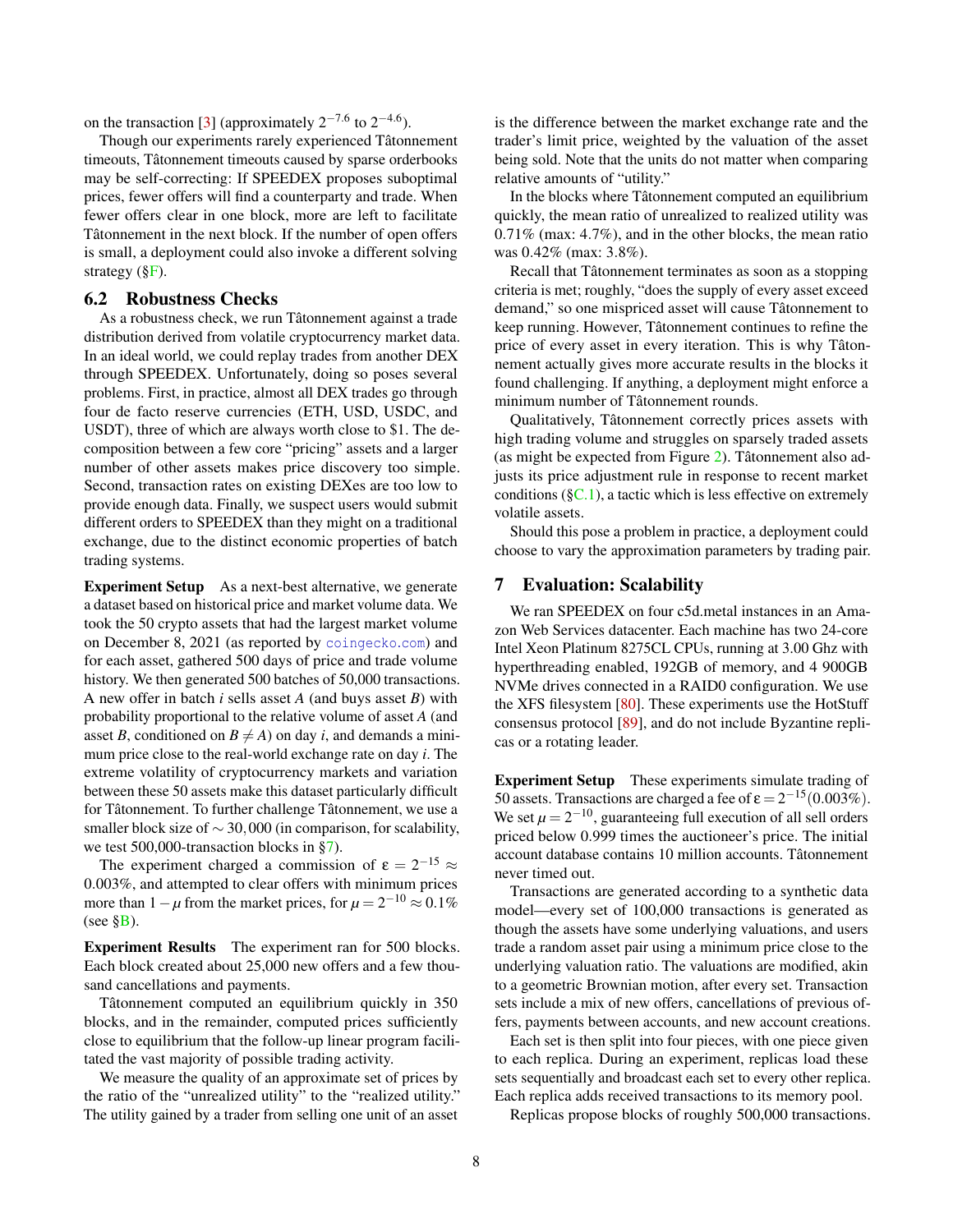<span id="page-8-0"></span>

Figure 3: Time to propose a block with varying numbers of worker threads (48 physical CPU cores), plotted over the number of open offers on the exchange.

In these experiments, each block consists of roughly 350,000– 400,000 new offers, 100,000–150,000 cancellations, 10,000– 20,000 payments, and a small number of new accounts. We generate 5,000 sets of input transactions. Some of these transactions conflict with each other and are discarded by SPEEDEX replicas. Each experiment runs for 700–750 blocks.

**Performance Measurements** Figures [3](#page-8-0) and [4](#page-8-1) plot the runtime to propose and validate SPEEDEX blocks, respectively, with varying numbers of worker threads. The x-axes denote the number of open offers on the exchange. Other than the number of transactions in a block, the number of open offers on SPEEDEX is the biggest factor influencing runtime of block proposal or validation. These graphs demonstrate that SPEEDEX does benefit from access to more CPUs (although the benefit of hyperthreads appears marginal). To highlight the scalability of SPEEDEX, the measurements plotted here do not include signature verification, which is easily parallelizable and would therefore bias the measurements. For comparison, the runtimes of block proposal and validation with a few million open trade offers, using only a single worker thread, are approximately 12-13 seconds and 10 seconds, respectively.

Most computation is done by a set of worker threads. To demonstrate scalability, we measure the runtime of SPEEDEX nodes with varying numbers of worker threads. This makes the performance of the experiments using fewer threads look better than it should be. Our implementation is designed around having access to many cpu cores, so running SPEEDEX unmodified on a system with few CPU cores would not be a fair comparison.

The increase in runtime associated with an increase in the number of open offers stems from a Tâtonnement optimization (the precomputation outlined in  $\S 8.2$ ). The one

<span id="page-8-1"></span>

Figure 4: Time to validate a block with varying numbers of worker threads (48 physical CPU cores), plotted over the number of open offers on the exchange (measurements from one replica).

part of SPEEDEX that cannot be arbitrarily parallelized is Tâtonnement, and so we design our implementation towards making Tâtonnement as fast as possible. An implementation might skip this work in some parameter regimes, and nodes always skip this work when validating a block.

The runtime variation when validating a block with a small number of threads likely relates to variation in thread scheduling and the interaction between scheduling and the system's NUMA architecture.

Finally, Figure [5](#page-9-0) plots the overall transaction rate of SPEEDEX (the number of transactions in a block, divided by the difference in clock time between sequential invocations of the block proposal method). Figure [5](#page-9-0) includes signature verification time and a checkpointing procedure.

Every five blocks, the exchange logs its state to disk, through LMDB [\[43\]](#page-14-7). This generates a sustained write workload of 500 to 700 MB/s. The occasionally slow runtimes of Figure [5](#page-9-0) are the result of waiting for this logging to finish (see [§I.2\)](#page-22-0). Running SPEEDEX with fewer threads does not help the log work faster, but does give it more time.

Conclusions To reiterate, SPEEDEX achieves these transaction throughput numbers—more than 200,000 per second (150,000 if one is conservative about waiting for data persistence)—while operating fully on-chain, with no offchain rollups and no sharding of the exchange's state. To make SPEEDEX faster, one can simply give it more CPU cores, without changing the transaction semantics or user interface. This scaling property is unique among existing DEXes.

The commutative transaction semantics also benefit payment workloads. Our implementation peaks at 350,000 transactions per second when processing blocks of only payments (although again, our log implementation does not keep up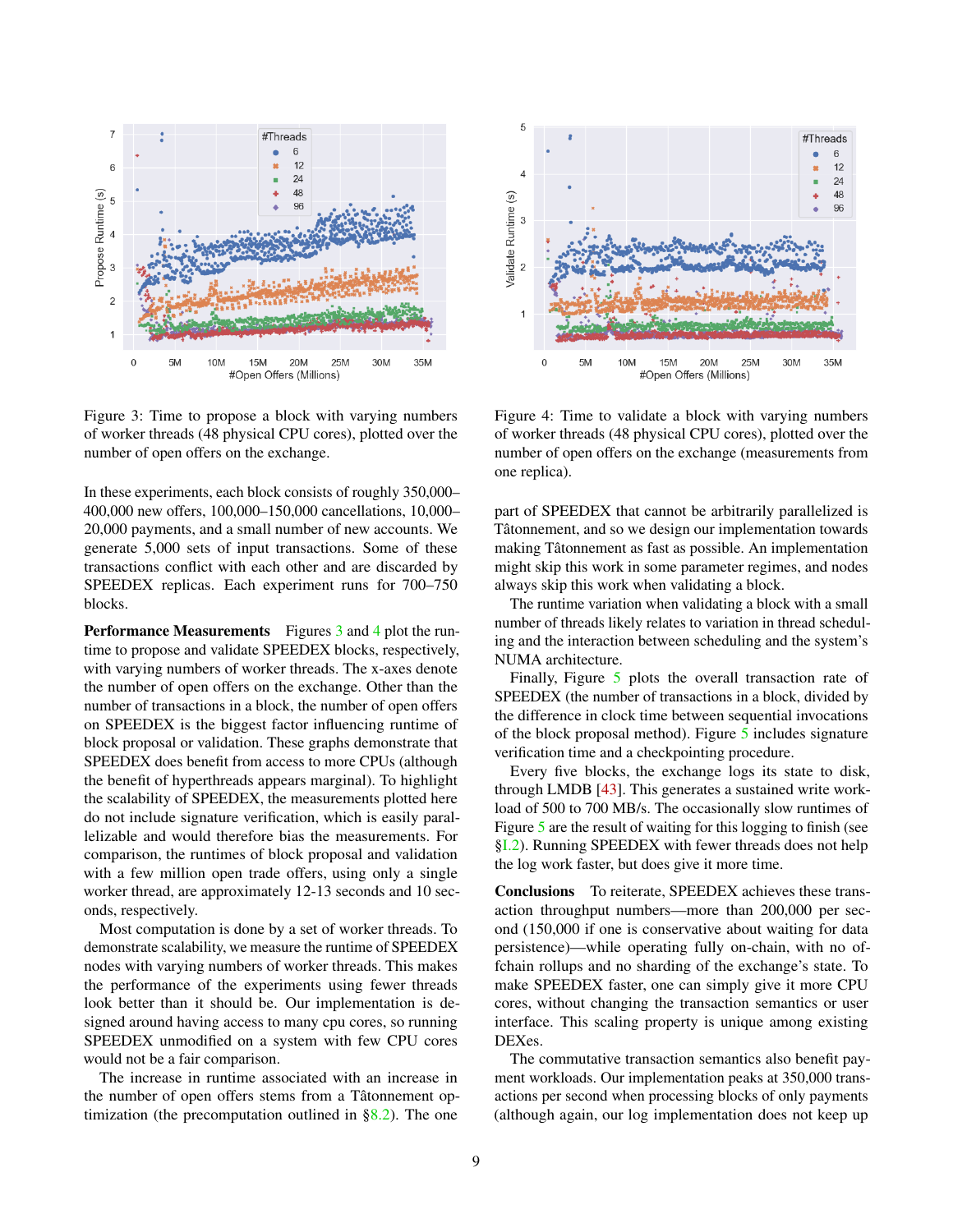<span id="page-9-0"></span>

Figure 5: Transactions per second on SPEEDEX with varying numbers of worker threads (48 physical CPU cores), plotted over the number of open offers on the exchange.

with that transaction rate).

### 7.1 Comparison with Existing DEXes

Many current blockchain or DEX scaling projects (such as [\[8,](#page-12-7) [9,](#page-12-8) [14,](#page-12-9) [15,](#page-12-3) [64\]](#page-15-10)) move transaction execution off-chain. These solutions require explicit user interaction to move funds in and out of the system, are throughput-limited by the speed of a single CPU core, and lose some of the censorship-resistance and auditability benefits of a decentralized system.

The Stellar blockchain implements an orderbook-based DEX directly within its server daemon. Precise timing measurements of its (carefully optimized) production services show that, calculated optimistically, its implementation could handle ∼ 4000 DEX trades per second.

Wang et al. [\[83\]](#page-15-11) measure the raw transaction throughput of the Ethereum Virtual Machine; with 10,000 open accounts, the EVM processed token transfer transactions at a rate of 13 thousand per second. Complex transactions run substantially more slowly. The Loopring exchange, an L2 rollup built on Ethereum, claims a maximum trade rate of ∼ 2000 per second [\[18\]](#page-13-5). This number is based off of Ethereum's gas limit [\[17\]](#page-13-6), which is set in response to the real computational cost of serial transaction execution [\[21,](#page-13-7) [38,](#page-13-8) [40,](#page-13-9) [74\]](#page-15-12).

[§F](#page-21-1) describes some alternative price computation strategies and their observed scalability.

#### 8 Implementation Details

The standalone SPEEDEX evaluated in [§6](#page-6-0) and [§7](#page-7-0) is a blockchain using HotStuff [\[89\]](#page-16-0) for consensus. A leader node periodically mints a new block from the memory pool and feeds the block to the consensus algorithm. Other nodes apply the block once it has been finalized by consensus. A faulty node can propose an invalid block. Consensus may finalize invalid blocks, but these blocks have no effect when applied.

The implementation is publicly available open source and consists of ∼40,000 lines of C++20. It relies on Intel's TBB library [\[6\]](#page-12-10) for much of the parallel work coordination, the GNU Linear Programming Kit [\[71\]](#page-15-13) as the linear program solver, and LMDB [\[43\]](#page-14-7) to manage data persistence and crash recovery.

Exchange state is stored in a collection of custom Merkle-Patricia tries; hashable tries allow nodes to efficiently compare state (to check consensus) and build short state proofs.

The remainder of this section outlines some additional design choices built into SPEEDEX. Additional design choices in  $\S$ I. All optimizations (save  $\S$ 8.1) are implemented within the evaluated system.

#### <span id="page-9-2"></span>8.1 Blockchain Integration

An existing blockchain with its own (non-commutative) semantics can integrate SPEEDEX by splitting block execution into phases: first applying all the SPEEDEX transactions (in parallel), then applying the legacy transactions (sequentially). SPEEDEX's scalability lets a blockchain charge users only a marginal gas fee for simple payments and trades.

A proof-of-stake integration of SPEEDEX could choose to penalize a faulty block producer.

SPEEDEX's economic properties are desirable independent of scalability. The Stellar blockchain's first SPEEDEX release will use two-phase blocks, but the SPEEDEX phase is still implemented sequentially. As a result, the implementation is much simpler (adding only ∼5,000 lines to the main server daemon) and the primary benefits are economic. Once the system supports commutative SPEEDEX transactions, engineers can parallelize the implementation with no further protocol updates.

# <span id="page-9-1"></span>8.2 Caches and Tâtonnement

Most of Tâtonnement's runtime is spent computing demand queries. Each of these queries consists of several binary searches over large lists, so the runtime depends heavily on memory latency and cache performance.

Furthermore, especially towards the end of Tâtonnement, when the algorithm takes small steps, one query reads almost exactly the same memory locations as the previous query, so the cache miss rate can be extremely low.

Instead of directly using the offer database in these queries, we precompute (in one pass) for each asset pair a list that records, for each unique price, the total amount of an asset available for sale below the current price  $(\S G)$ . Laying out all of the information for Tâtonnement contiguously in memory improves the cache performance of each aggregate demand query.

We further accelerate Tâtonnement by executing the binary searches in parallel. One primary thread computes price updates and wakes helper threads for demand queries. However, each round of Tâtonnement is extremely fast even on one thread; for example, with 50 assets and millions of offers to trade, one round requires 400 to 600 microseconds, on aver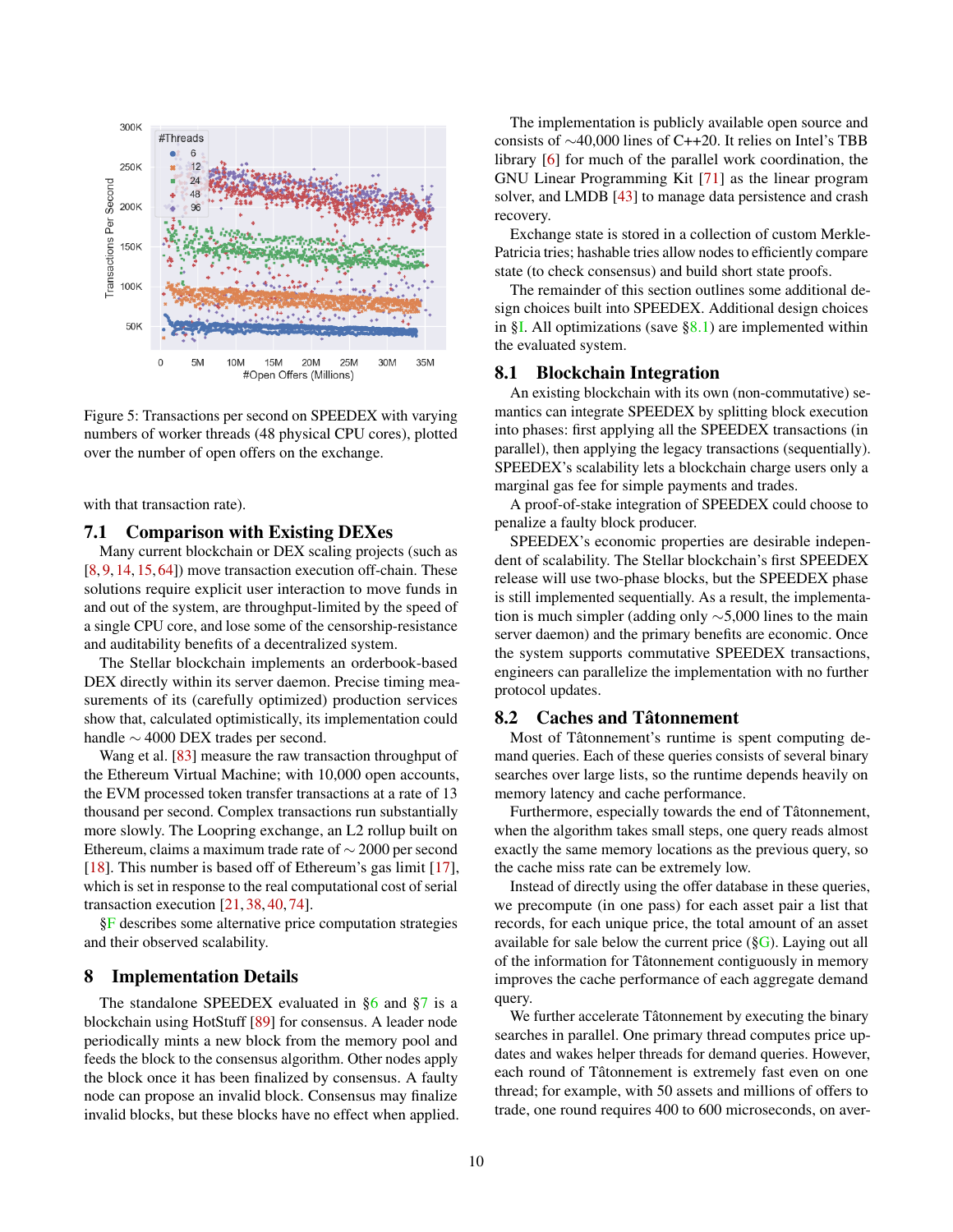age. To minimize synchronization latency and avoid letting the kernel migrate threads between cores (which harms cache performance), we operate these helper threads via spinlocks and memory fences. In the 50 asset tests of [§6,](#page-6-0) we see minimal benefit beyond 4-6 helper threads, but this is enough to bring the average runtime per round down to 50 to 150 microseconds.

Finally, there is a tradeoff between running many copies of Tâtonnement with different settings and the performance of each copy of Tâtonnement. More concurrent replicas of Tâtonnement mean more cache traffic and higher cache miss rates.

We accelerate the rest of a Tâtonnement round by using fixed-point arithmetic, rather than floating-point. This avoids (nonassociative) accumulation of floating-point error.

# <span id="page-10-1"></span>8.3 Block Header Design

Block producers include Tâtonnement and linear program output in a block proposal. Checking the correctness of asset valuations is much faster than running Tâtonnement. This choice also permits nondeterminism in Tâtonnement, which we use to run multiple Tâtonnement instances in parallel with different operational parameters ([§5.2\)](#page-6-2).

Block headers also include, for every pair of assets, the trie key of the offer with the highest minimum price that trades in that block. Validators can compare the trie key of a newly created offer with this marginal key and know immediately whether or not the offer executes.

The Stellar Development Foundation will not include these optimizations. Every node will run one Tâtonnement instance with a fixed set of operational parameters (and thus Tâtonnement will run deterministically). This choice lets Stellar fully separate consensus from SPEEDEX.

# 8.4 Replay Prevention

Transactions have per-account sequence numbers to ensure a transaction can execute only once. Many blockchains require sequence numbers from an account to increase strictly sequentially. Our implementation allows small gaps in sequence numbers, but limits sequence numbers to increase by at most 64 in a given block. Allowing gaps simplifies some clients (such as our open-loop load generator), but more importantly lets validators efficiently track consumed sequence numbers out of order with a fixed-size bitmap and hardware atomics.

The Stellar Development Foundation has chosen to require strictly consecutive sequence numbers, mostly for backwards compatibility.

#### <span id="page-10-0"></span>8.5 Fast Offer Sorting

The running times of  $\S6$  do not include times to sort or preprocess offers. Naïvely sorting large lists takes a long time. Therefore, we build one trie storing offers per asset pair, and we use an offer's price, written in big-endian, as the first 6 bytes of the offer's 22-byte trie key. Constructing the trie thus

automatically sorts offers by price.

Additionally, SPEEDEX executes offers with the lowest minimum prices, so a set of offers executed in a round forms a dense (set of) subtrie(s), which is trivial to remove.

To minimize contention, each thread privately accumulates tries recording newly created offers. We then gather these tries into sets grouped by trading pair and merge the sets in parallel.

### 8.6 Fast Merkle-Patricia Tries

SPEEDEX concurrently manipulates tries frequently, making it important to minimize memory contention. Our tries use a fan-out of 16 and hash nodes with the 32-byte BLAKE2b cryptographic hash [\[30\]](#page-13-10). Both the layout of trie nodes and the work partitioning are designed to avoid having multiple threads writing to the same cache line.

When applying transactions, each thread builds an ephemeral local trie of the accounts it has modified, with the modifying transactions at the leaves. At the end of transaction processing, we merge these tries by re-dividing them by prefix range, so that a given thread merges the same range from all tries. (Once the ranges are individually merged, it is trivial to merge a set of tries with disjoint key ranges.)

Ephemeral trie nodes fit within a single 64-byte cache line. We allocate the 16 children of an ephemeral trie node contiguously, requiring the parent to store only one base pointer plus a bitmap of the children in use. Memory allocation itself is optimized using thread-local arenas.

The ephemeral trie uses the same key space as the main account state trie (account ID), which lets us use the ephemeral trie to efficiently divide work on the account state trie.

Because the leaves of the ephemeral trie store transactions, building this trie implicitly sorts transactions by account ID, which reduces cache contention during validation when the list is partitioned into contiguous segments. (This is not enforced by validators, so a faulty block producer could slightly reduce performance by issuing otherwise valid but unsorted blocks.)

We optimize trie node contents to speed up operations. Most key comparisons are performed using 64-bit integers, rather than one byte at a time. Each trie node stores the number of leaves below it, so as to facilitate distributing work evenly among threads. Tries that store offers also store the number of canceled offers below each node and the total amount of the asset offered for sale below the node. Offers can be canceled via hardware-level atomics—the actual work of removing the canceled offer from a trie is deferred until after order processing to avoid synchronization overhead.

### 9 Extensions

Many automated market makers, such as those based on Uniswap's constant product rule [\[19\]](#page-13-3), integrate naturally into SPEEDEX and do not require substantive changes to Tâtonnement [\[25\]](#page-13-11). The Stellar Development Foundation will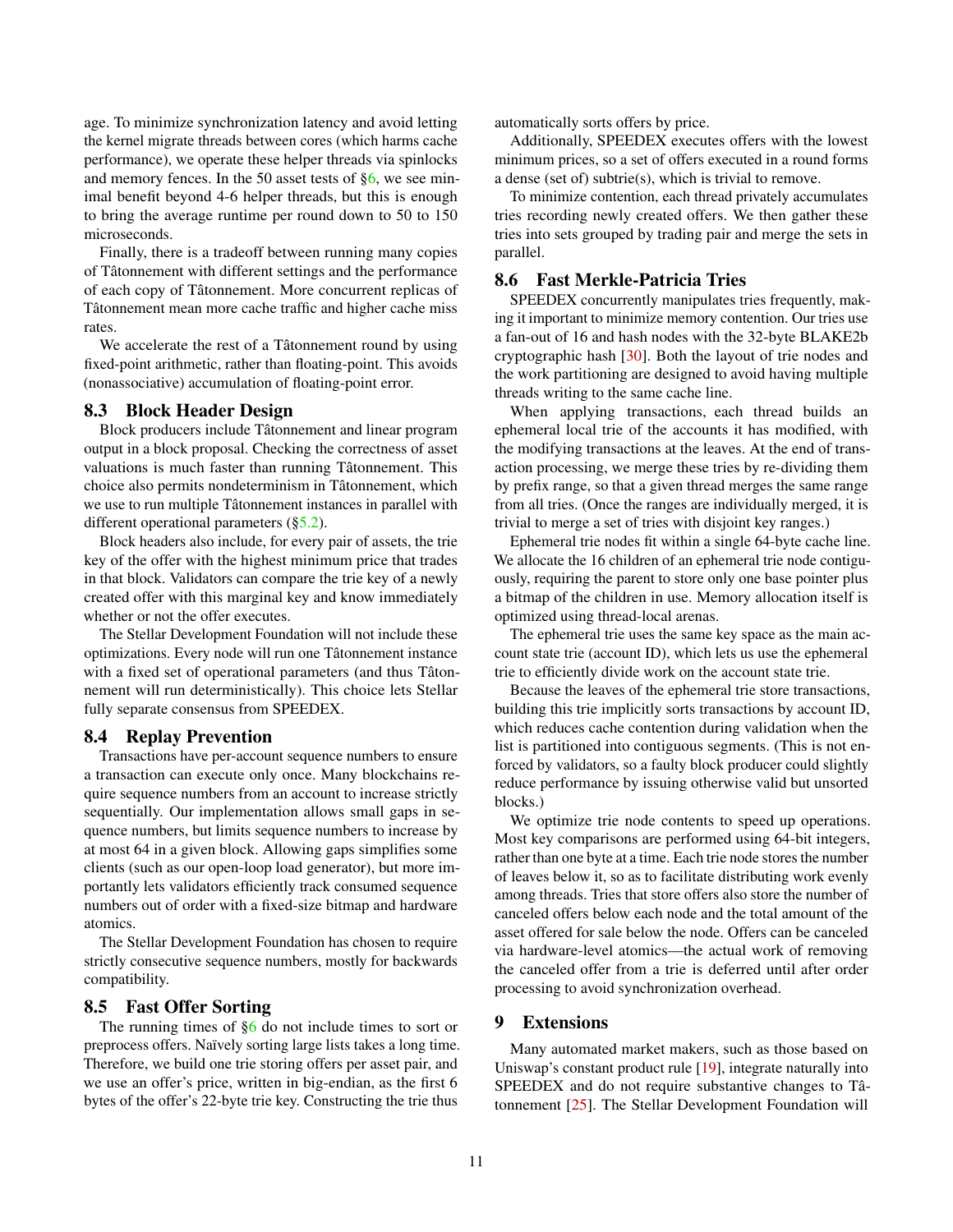integrate constant-product market makers when it deploys SPEEDEX.

SPEEDEX does not implement offers to buy a fixed amount of an asset (e.g. buy at most 100 USD, spending as few EUR as possible). These offers actually make the price computation problem PPAD-hard, a complexity class that is widely conjectured to be intractable for polynomial-time algorithms (see  $\S$ H).

It is still possible that Tâtonnement could handle a small number of buy offers. Buy offers also admit the same logarithmic transformation as in [§5.1.](#page-5-1) Alternatively, one could compute prices only using sell offers, and then integrate buy offers in the linear programming step.

### 10 Related Work

#### 10.1 Blockchain Scaling and Concurrency

Chen et al. [\[42\]](#page-14-8) argue that execution of the Ethereum Virtual Machine is a bottleneck for Ethereum's transaction throughput, and achieve a roughly 6x end-to-end performance improvement by speculatively executing smart contracts. Gelashvili et al. [\[59\]](#page-14-9) optimistically execute transactions in batches.

Solana [\[87\]](#page-16-3) scales its runtime by executing non-conflicting transactions in parallel [\[86\]](#page-16-4). This increases throughput of the whole blockchain, but does not help scale a single contract. A recent network outage was caused in part by an overwhelming number of transactions trading on a single orderbook on Serum [\[10\]](#page-12-11), Solana's on-chain DEX [\[79\]](#page-15-14).

Project Hamilton [\[70\]](#page-15-8) develops a protoype CBDC payments platform. They also find that totally-ordered transaction semantics in a replicated state machine quickly become a bottleneck for system performance. Unlike SPEEDEX, which stores asset balances in accounts, this system forces users to use the more restrictive "unspent transaction output" (UTXO) data model to achieve some parallelism.

Other projects move transaction execution off-chain, into so-called "Layer-2" networks. The Lightning network [\[76\]](#page-15-15) routes payments through a network of bilateral channels, where each channel allows two parties to securely transact at a high rate.

Systems such as Plasma [\[75\]](#page-15-6) extend the Layer-2 channel model. Users lock funds within a root contract on a main blockchain, then send transactions to aggregators. The model has many variants [\[8,](#page-12-7) [9,](#page-12-8) [14,](#page-12-9) [17,](#page-13-6) [64\]](#page-15-10), each with different capabilities, performance, interoperability, and security properties, but common to these approaches is the idea of scaling overall system throughput by moving transaction execution off-chain. System security requires fraud-proof mechanisms for identifying malicious channel operators and (in the case of optimistic rollups) some requirements that users remain online.

Some blockchain designs [\[4,](#page-12-4) [22,](#page-13-12) [85,](#page-15-16) [91\]](#page-16-5) split state into semi-independent shards. Cross-shard transactions are more complicated (and expensive) than single-shard transactions.

Saraph and Herlihy [\[78\]](#page-15-17) argue that optimistic concurrency control could have historically made the EVM 2 to 8 times faster. They find that a few contracts, such as token contracts, are responsible for a large fraction of concurrency conflicts. Dickerson et al. [\[54\]](#page-14-10) allow concurrency in smart contracts via software transactional memory and inclusion in block headers of conflict resolution information.

Hyperledger Fabric [\[22\]](#page-13-12) concurrently executes transactions in isolation, later invalidating conflicting pairs.

Anjana et al. [\[24\]](#page-13-13) record ordering dependencies in block headers. Yu et al. [\[90\]](#page-16-6) identify conflicting transactions prior to execution. Bartoletti et al. [\[31\]](#page-13-14) build a framework for statically identifying commuting smart contract calls.

Li et al. [\[68\]](#page-15-18) build a distributed database that allows some transactions to be tagged as commutative (and reorderable).

Our approach is inspired by Clements et al. [\[44\]](#page-14-1), who improve performance in the Linux kernel through commutative syscall semantics.

#### 10.2 (Distributed) Exchanges

Some blockchains, such as Stellar [\[12\]](#page-12-12) and BinanceDex [\[1\]](#page-12-5), provide a built-in DEX mechanism. Serum [\[10\]](#page-12-11) built a limitorder DEX as a smart contract on Solana.

Automated market makers, such as Uniswap [\[19\]](#page-13-3) or Bancor [\[61\]](#page-14-11), are smart contracts that trade with users directly. Their exchange rates are a function of their currency reserves [\[23\]](#page-13-15). Uniswap allows trading between any two asset pairs, while Bancor requires trades to pass through an intermediate reserve currency.

0x [\[84\]](#page-15-5) provides an interface for atomic trades between untrusted parties, and acts as a building block for off-chain exchanges. An old version of Loopring [\[15\]](#page-12-3) gave a similar interface but matched offers in cycles. StarkEx [\[11,](#page-12-2) [32\]](#page-13-16) provides cryptographic tools that let a centralized exchange match trades off-chain and prove operational correctness.

To combat front-running, Clockwork [\[45\]](#page-14-12) uses timelock puzzles to let an exchange commit to processing an offer before it sees the offer's contents. Zhang et al. [\[92\]](#page-16-7) and Kelkar et al. [\[65\]](#page-15-19) limit the power of node to choose a transaction ordering. Chainlink plans to use Kelkar et al.'s algorithm as a "Fair Sequencing Service" for other blockchain systems [\[36\]](#page-13-17).

The Binance DEX computes per-asset-pair exchange rates. Newly created offers trade at that ratio, while pre-existing offers trade at their limit prices. The exchange currently handles 10–30 operations per second [\[2\]](#page-12-13).

The Gnosis exchange [\[5\]](#page-12-14) clears offers in batches of at most 100 [\[16\]](#page-12-15) by solving a mixed-integer programming problem. Solvers compete to produce the best solution.

Budish et al. [\[37\]](#page-13-18) argue that (centralized) exchanges should process orders in batches to combat automated arbitrage.

#### 10.3 Price Computation

The core algorithms of this work deal with the special case of the Arrow-Debreu exchange market [\[28\]](#page-13-19) where every agent has a linear utility function. Equilibria can be computed ap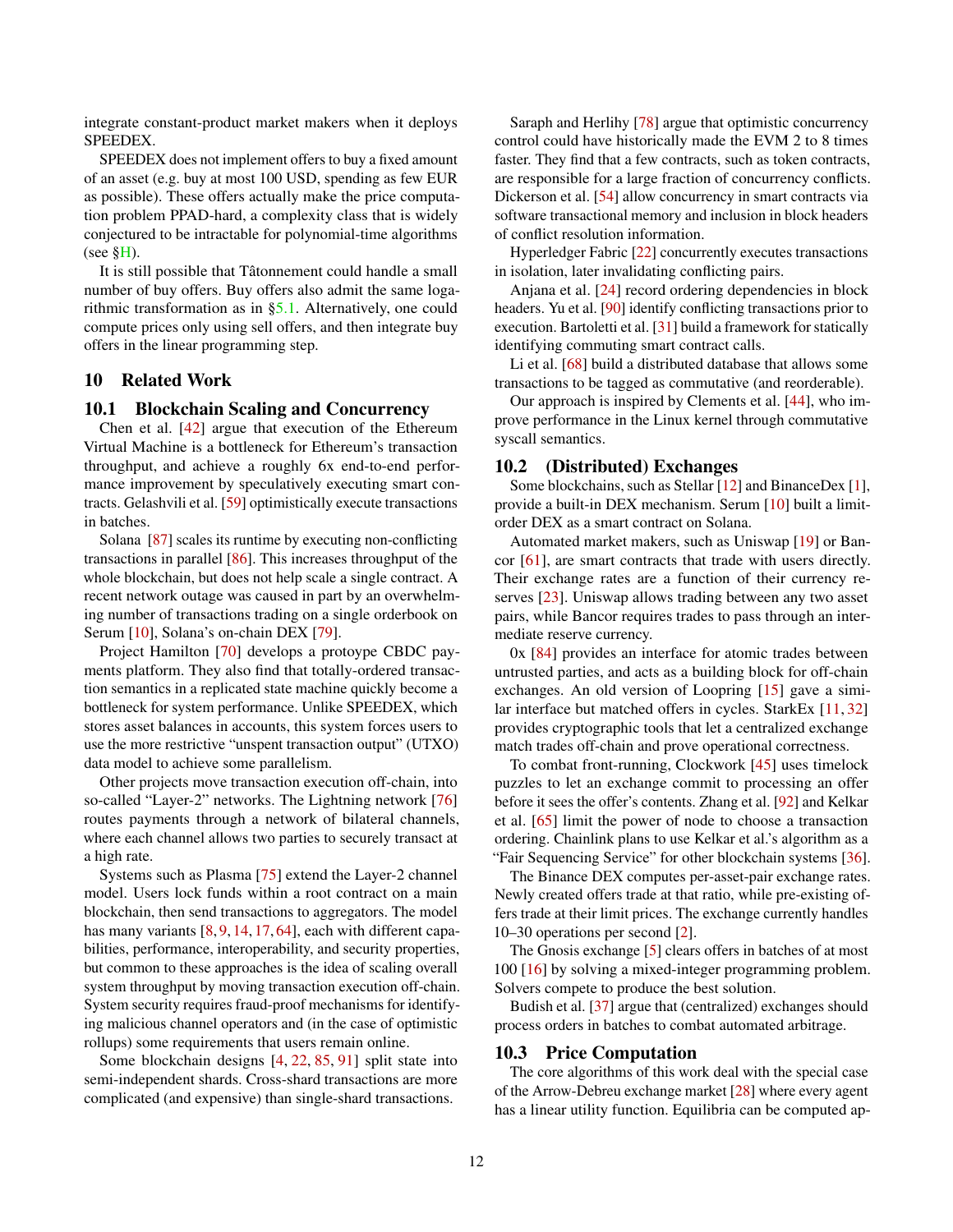proximately in these markets using combinatorial algorithms such as those of Jain et al. [\[63\]](#page-15-20) and Devanur et al. [\[52\]](#page-14-13) and exactly via the ellipsoid method and simultaneous diophantine approximation [\[62\]](#page-14-14). Duan et al. [\[56\]](#page-14-15) construct an exact combinatorial algorithm, which Garg et al. [\[58\]](#page-14-16) extend to build a combinatorial algorithm with strongly-polynomial running time. Ye [\[88\]](#page-16-8) describes a path-following interior point method, and Devanur et al. [\[51\]](#page-14-6) construct a convex program.

Our algorithms are based on an interative process known as Tâtonnement [\[27\]](#page-13-20). Codenotti et al. [\[46,](#page-14-4)[47\]](#page-14-17) show that this process converges to an approximate equilibrium in polynomial time.

# 11 Conclusion

SPEEDEX is a fully on-chain DEX that can scale to more than 200,000 transactions per second with tens of millions of open trade offers. SPEEDEX requires no offchain rollups and no sharding of the exchange's logical state. To make SPEEDEX faster, one can simply give SPEEDEX more CPU cores, without changing the semantics or user interface. Because SPEEDEX operates as a logically-unified platform, instead of a sharded network, SPEEDEX does not fragment liquidity between different subsystems and creates no crossrollup arbitrage.

In addition, SPEEDEX displays several independently useful economic properties. It eliminates risk-free front running; any user who can get their offer to the exchange before a block cutoff time can get the same exchange rate as every other trader. SPEEDEX also eliminates internal arbitrage, which disincentivizes network spam. And finally, SPEEDEX eliminates the need to transact through intermediate, "reserve" currencies, instead allowing a user to directly trade from one asset to any other asset listed on the exchange, with the same or better market liquidity as the trader would have gotten by trading through a series of intermediate currencies.

SPEEDEX is available open-source at [https:](https://github.com/scslab/speedex) //github.[com/scslab/speedex](https://github.com/scslab/speedex), and is scheduled for deployment in the Stellar blockchain in 2022.

# Acknowledgements

This research was supported by the Stanford Future of Digital Currency Initiative, the Stanford Center for Blockchain Research, the Office of Naval Research (ONR N00014-19-1- 2268), and the Army Research Office.

The authors also wish to thank CloudLab [\[57\]](#page-14-18) and the Stellar Development Foundation for providing compute resources for our experiments.

# **References**

<span id="page-12-5"></span>[1] Binance chain docs - match engine. [https:](https://docs.binance.org/match.html) //docs.binance.[org/match](https://docs.binance.org/match.html).html. Accessed 03/14/2021.

- <span id="page-12-13"></span>[2] Binance chain explorer. [https://](https://explorer.binance.org/) [explorer](https://explorer.binance.org/).binance.org/. Accessed 03/14/2021.
- <span id="page-12-6"></span>[3] Coinbase pricing and fees disclosures. [https:](https://help.coinbase.com/en/coinbase/trading-and-funding/pricing-and-fees/fees) //help.coinbase.[com/en/coinbase/trading-and](https://help.coinbase.com/en/coinbase/trading-and-funding/pricing-and-fees/fees)[funding/pricing-and-fees/fees](https://help.coinbase.com/en/coinbase/trading-and-funding/pricing-and-fees/fees). Accessed 04/10/2021.
- <span id="page-12-4"></span>[4] Eth2 shard chains. [https://ethereum](https://ethereum.org/en/eth2/shard-chains/).org/en/eth2/ [shard-chains/](https://ethereum.org/en/eth2/shard-chains/). Accessed 03/11/2021.
- <span id="page-12-14"></span>[5] An exchange protocol for the decentralized web. [https://docs](https://docs.gnosis.io/protocol/docs/introduction1/).gnosis.io/ [protocol/docs/introduction1/](https://docs.gnosis.io/protocol/docs/introduction1/) and [https:](https://github.com/gnosis/dex-research/blob/08204510e3047c533ba9ee42bf24f980d087fa78/dFusion/dfusion.v1.pdf) //github.[com/gnosis/dex-research/blob/](https://github.com/gnosis/dex-research/blob/08204510e3047c533ba9ee42bf24f980d087fa78/dFusion/dfusion.v1.pdf) [08204510e3047c533ba9ee42bf24f980d087fa78/](https://github.com/gnosis/dex-research/blob/08204510e3047c533ba9ee42bf24f980d087fa78/dFusion/dfusion.v1.pdf) [dFusion/dfusion](https://github.com/gnosis/dex-research/blob/08204510e3047c533ba9ee42bf24f980d087fa78/dFusion/dfusion.v1.pdf).v1.pdf and [https://](https://github.com/gnosis/dex-research/blob/master/BatchAuctionOptimization/batchauctions.pdf) github.[com/gnosis/dex-research/blob/master/](https://github.com/gnosis/dex-research/blob/master/BatchAuctionOptimization/batchauctions.pdf) [BatchAuctionOptimization/batchauctions](https://github.com/gnosis/dex-research/blob/master/BatchAuctionOptimization/batchauctions.pdf).pdf.
- <span id="page-12-10"></span>[6] Intel oneapi threading building blocks. ["https://software]("https://software.intel.com/content/www/us/en/develop/tools/oneapi/components/onetbb.html").intel.com/content/www/ [us/en/develop/tools/oneapi/components/]("https://software.intel.com/content/www/us/en/develop/tools/oneapi/components/onetbb.html") [onetbb]("https://software.intel.com/content/www/us/en/develop/tools/oneapi/components/onetbb.html").html". Accessed 5/6/2021.
- <span id="page-12-0"></span>[7] The maker protocol: Makerdao's multi-collateral dai (mcd) system. [https://makerdao](https://makerdao.com/en/whitepaper/).com/en/ [whitepaper/](https://makerdao.com/en/whitepaper/). Accessed 12/14/2021.
- <span id="page-12-7"></span>[8] Optimistic rollups. [https://docs](https://docs.ethhub.io/ethereum-roadmap/layer-2-scaling/optimistic_rollups/).ethhub.io/ [ethereum-roadmap/layer-2-scaling/](https://docs.ethhub.io/ethereum-roadmap/layer-2-scaling/optimistic_rollups/) [optimistic](https://docs.ethhub.io/ethereum-roadmap/layer-2-scaling/optimistic_rollups/)rollups/. Accessed 03/11/2021.
- <span id="page-12-8"></span>[9] Polygon lightpaper: Ethereum's internet of blockchains. https://polygon.[technology/lightpaper](https://polygon.technology/lightpaper-polygon.pdf)[polygon](https://polygon.technology/lightpaper-polygon.pdf).pdf. Accessed 12/6/2021.
- <span id="page-12-11"></span>[10] Serum: Faster, cheaper, and more powerful defi. [https:](https://www.projectserum.com/) //www.[projectserum](https://www.projectserum.com/).com/. Accessed 12/6/2021.
- <span id="page-12-2"></span>[11] Starkex. [https://starkware](https://starkware.co/product/starkex/).co/product/ [starkex/](https://starkware.co/product/starkex/).
- <span id="page-12-12"></span>[12] Stellar. [https://www](https://www.stellar.org/).stellar.org/.
- <span id="page-12-1"></span>[13] USDC: the world's leading digital dollar stablecoin. [https://www](https://www.circle.com/en/usdc).circle.com/en/usdc. Accessed 12/14/2021.
- <span id="page-12-9"></span>[14] Zk rollups. [https://docs](https://docs.ethhub.io/ethereum-roadmap/layer-2-scaling/zk-rollups/).ethhub.io/ethereum[roadmap/layer-2-scaling/zk-rollups/](https://docs.ethhub.io/ethereum-roadmap/layer-2-scaling/zk-rollups/). Accessed 03/11/2021.
- <span id="page-12-3"></span>[15] Loopring: A decentralized token exchange protocol. September 2018.
- <span id="page-12-15"></span>[16] Gpv2 objective criterion. [https://forum](https://forum.gnosis.io/t/gpv2-objective-criterion/1254).gnosis.io/ [t/gpv2-objective-criterion/1254](https://forum.gnosis.io/t/gpv2-objective-criterion/1254), April 2021. Accessed 04/30/2021.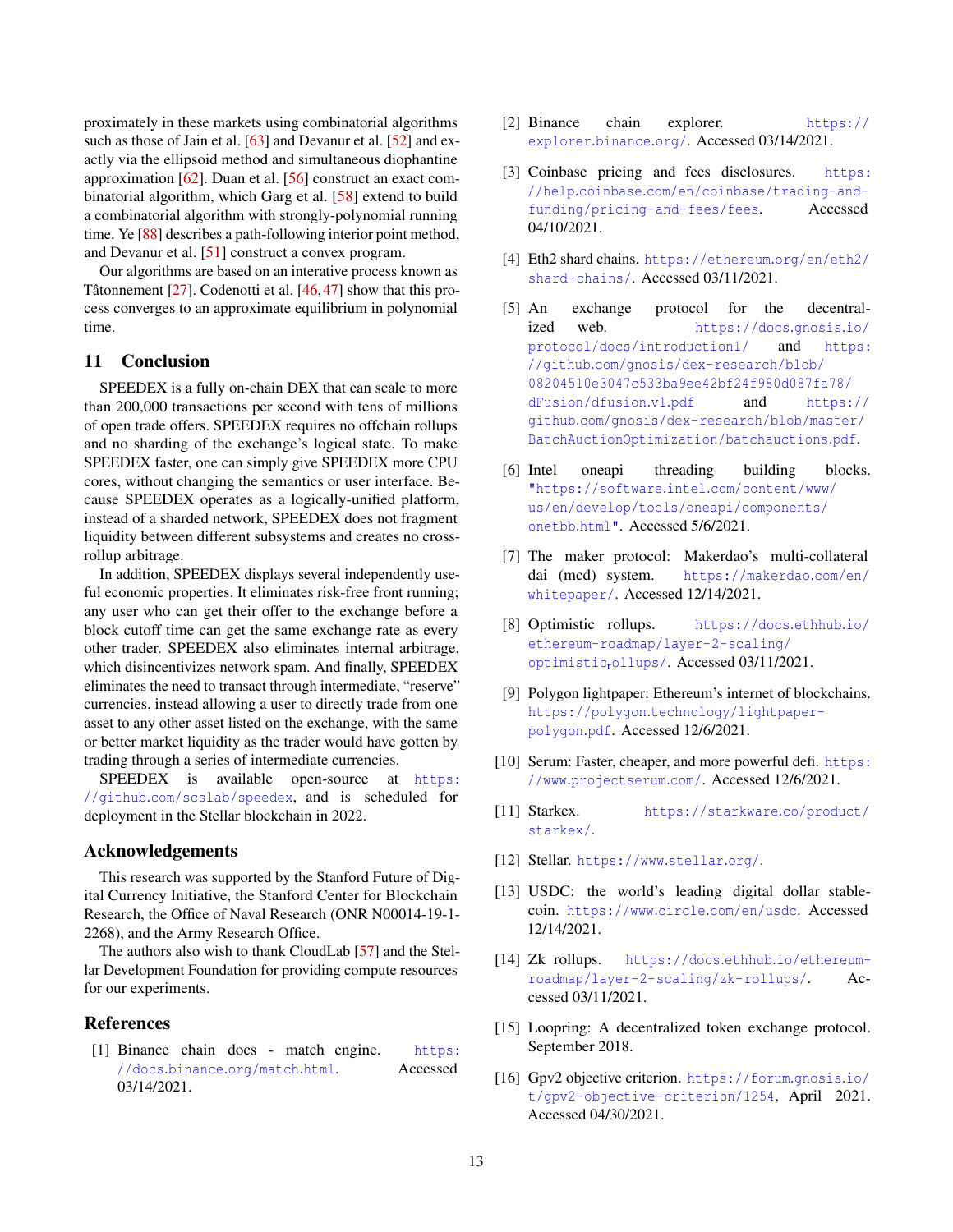- <span id="page-13-6"></span>[17] Loopring 3 design doc. [https://web](https://web.archive.org/web/20220411224154/https://github.com/Loopring/protocols/blob/master/packages/loopring_v3/DESIGN.md#results).archive.org/ [web/20220411224154/https://github](https://web.archive.org/web/20220411224154/https://github.com/Loopring/protocols/blob/master/packages/loopring_v3/DESIGN.md#results).com/ [Loopring/protocols/blob/master/packages/](https://web.archive.org/web/20220411224154/https://github.com/Loopring/protocols/blob/master/packages/loopring_v3/DESIGN.md#results) loopringv3/DESIGN.[md#results](https://web.archive.org/web/20220411224154/https://github.com/Loopring/protocols/blob/master/packages/loopring_v3/DESIGN.md#results), 2021.
- <span id="page-13-5"></span>[18] Loopring protocol. [https://web](https://web.archive.org/web/20220409050852/https://loopring.org/#/protocol).archive.org/ [web/20220409050852/https://loopring](https://web.archive.org/web/20220409050852/https://loopring.org/#/protocol).org/#/ [protocol](https://web.archive.org/web/20220409050852/https://loopring.org/#/protocol), April 2022.
- <span id="page-13-3"></span>[19] Hayden Adams, Noah Zinsmeister, and Dan Robinson. Uniswap v2 core. 2020.
- <span id="page-13-4"></span>[20] Hayden Adams, Noah Zinsmeister, Moody Salem, River Keefer, and Dan Robinson. Uniswap v3 core. Technical report, Tech. rep., Uniswap, 2021.
- <span id="page-13-7"></span>[21] Amjad Aldweesh, Maher Alharby, Maryam Mehrnezhad, and Aad van Moorsel. The opbench ethereum opcode benchmark framework: Design, implementation, validation and experiments. *Performance Evaluation*, 146:102168, 2021.
- <span id="page-13-12"></span>[22] Elli Androulaki, Artem Barger, Vita Bortnikov, Christian Cachin, Konstantinos Christidis, Angelo De Caro, David Enyeart, Christopher Ferris, Gennady Laventman, Yacov Manevich, et al. Hyperledger fabric: a distributed operating system for permissioned blockchains. In *Proceedings of the thirteenth EuroSys conference*, pages 1–15, 2018.
- <span id="page-13-15"></span>[23] Guillermo Angeris, Hsien-Tang Kao, Rei Chiang, Charlie Noyes, and Tarun Chitra. An analysis of uniswap markets. *Cryptoeconomic Systems Journal*, 2019.
- <span id="page-13-13"></span>[24] Parwat Singh Anjana, Sweta Kumari, Sathya Peri, Sachin Rathor, and Archit Somani. An efficient framework for optimistic concurrent execution of smart contracts. In *2019 27th Euromicro International Conference on Parallel, Distributed and Network-Based Processing (PDP)*, pages 83–92. IEEE, 2019.
- <span id="page-13-11"></span>[25] Anonymized. Batch exchanges with constant function market makers: Axioms, equilibria, and computation. Unpublished Manuscript.
- <span id="page-13-21"></span>[26] Larry Armijo. Minimization of functions having Lipschitz continuous first partial derivatives. *Pacific Journal of mathematics*, 16(1):1–3, 1966.
- <span id="page-13-20"></span>[27] Kenneth J Arrow, Henry D Block, and Leonid Hurwicz. On the stability of the competitive equilibrium, ii. *Econometrica: Journal of the Econometric Society*, pages 82–109, 1959.
- <span id="page-13-19"></span>[28] Kenneth J Arrow and Gerard Debreu. Existence of an equilibrium for a competitive economy. *Econometrica: Journal of the Econometric Society*, pages 265– 290, 1954.
- <span id="page-13-0"></span>[29] Libra Association. Diem white paper v2.0. [https://](https://www.diem.com/en-us/white-paper/) www.diem.[com/en-us/white-paper/](https://www.diem.com/en-us/white-paper/), Apr 2020. Accessed 12/14/2021.
- <span id="page-13-10"></span>[30] Jean-Philippe Aumasson and Markku-Juhani O Saarinen. The blake2 cryptographic hash and message authentication code (mac). *RFC 7693*, 2015.
- <span id="page-13-14"></span>[31] Massimo Bartoletti, Letterio Galletta, and Maurizio Murgia. A true concurrent model of smart contracts executions. In *International Conference on Coordination Languages and Models*, pages 243–260. Springer, 2020.
- <span id="page-13-16"></span>[32] Eli Ben-Sasson, Iddo Bentov, Yinon Horesh, and Michael Riabzev. Scalable, transparent, and postquantum secure computational integrity. 2018.
- <span id="page-13-23"></span>[33] Michele Benzi. Preconditioning techniques for large linear systems: a survey. *Journal of computational Physics*, 182(2):418–477, 2002.
- <span id="page-13-2"></span>[34] Ivan Bogatyy. Implementing ethereum trading front-runs on the bancor exchange in python. [https:](https://web.archive.org/web/20220119154606/https://hackernoon.com/front-running-bancor-in-150-lines-of-python-with-ethereum-api-d5e2bfd0d798) //web.archive.[org/web/20220119154606/https:](https://web.archive.org/web/20220119154606/https://hackernoon.com/front-running-bancor-in-150-lines-of-python-with-ethereum-api-d5e2bfd0d798) //hackernoon.[com/front-running-bancor-in-](https://web.archive.org/web/20220119154606/https://hackernoon.com/front-running-bancor-in-150-lines-of-python-with-ethereum-api-d5e2bfd0d798)[150-lines-of-python-with-ethereum-api](https://web.archive.org/web/20220119154606/https://hackernoon.com/front-running-bancor-in-150-lines-of-python-with-ethereum-api-d5e2bfd0d798)[d5e2bfd0d798](https://web.archive.org/web/20220119154606/https://hackernoon.com/front-running-bancor-in-150-lines-of-python-with-ethereum-api-d5e2bfd0d798), Aug 2017.
- <span id="page-13-22"></span>[35] Stephen P Boyd and Lieven Vandenberghe. *Convex optimization*. Cambridge university press, 2004.
- <span id="page-13-17"></span>[36] Lorenz Breidenbach, Christian Cachin, Benedict Chan, Alex Coventry, Steve Ellis, Ari Juels, Farinaz Koushanfar, Andrew Miller, Brendan Magauran, Daniel Moroz, et al. Chainlink 2.0: Next steps in the evolution of decentralized oracle networks. [https:](https://research.chain.link/whitepaper-v2.pdf) //research.chain.[link/whitepaper-v2](https://research.chain.link/whitepaper-v2.pdf).pdf, 2021. Accessed 12/14/2021.
- <span id="page-13-18"></span>[37] Eric Budish, Peter Cramton, and John Shim. The highfrequency trading arms race: Frequent batch auctions as a market design response. *The Quarterly Journal of Economics*, 130(4):1547–1621, 2015.
- <span id="page-13-8"></span>[38] Vitalik Buterin. A quick explanation of what the point of the eip 2929 gas cost increases in berlin is. [https:](https://web.archive.org/web/20211017034159/https://www.reddit.com/r/ethereum/comments/mrl5wg/a_quick_explanation_of_what_the_point_of_the_eip/) //web.archive.[org/web/20211017034159/https:](https://web.archive.org/web/20211017034159/https://www.reddit.com/r/ethereum/comments/mrl5wg/a_quick_explanation_of_what_the_point_of_the_eip/) //www.reddit.[com/r/ethereum/comments/mrl5wg/](https://web.archive.org/web/20211017034159/https://www.reddit.com/r/ethereum/comments/mrl5wg/a_quick_explanation_of_what_the_point_of_the_eip/)  $a<sub>q</sub>uick<sub>e</sub>xplanation<sub>o</sub>f<sub>w</sub>hat<sub>t</sub>he<sub>p</sub>oint<sub>o</sub>f<sub>t</sub>he<sub>e</sub>ip/$  $a<sub>q</sub>uick<sub>e</sub>xplanation<sub>o</sub>f<sub>w</sub>hat<sub>t</sub>he<sub>p</sub>oint<sub>o</sub>f<sub>t</sub>he<sub>e</sub>ip/$  $a<sub>q</sub>uick<sub>e</sub>xplanation<sub>o</sub>f<sub>w</sub>hat<sub>t</sub>he<sub>p</sub>oint<sub>o</sub>f<sub>t</sub>he<sub>e</sub>ip/$ , April 2021.
- <span id="page-13-1"></span>[39] Miguel Castro and Barbara Liskov. Practical byzantine fault tolerance. In *3rd Symposium on Operating Systems Design and Implementation*, pages 173–186, New Orleans, LA, February 1999.
- <span id="page-13-9"></span>[40] Ting Chen, Xiaoqi Li, Ying Wang, Jiachi Chen, Zihao Li, Xiapu Luo, Man Ho Au, and Xiaosong Zhang. An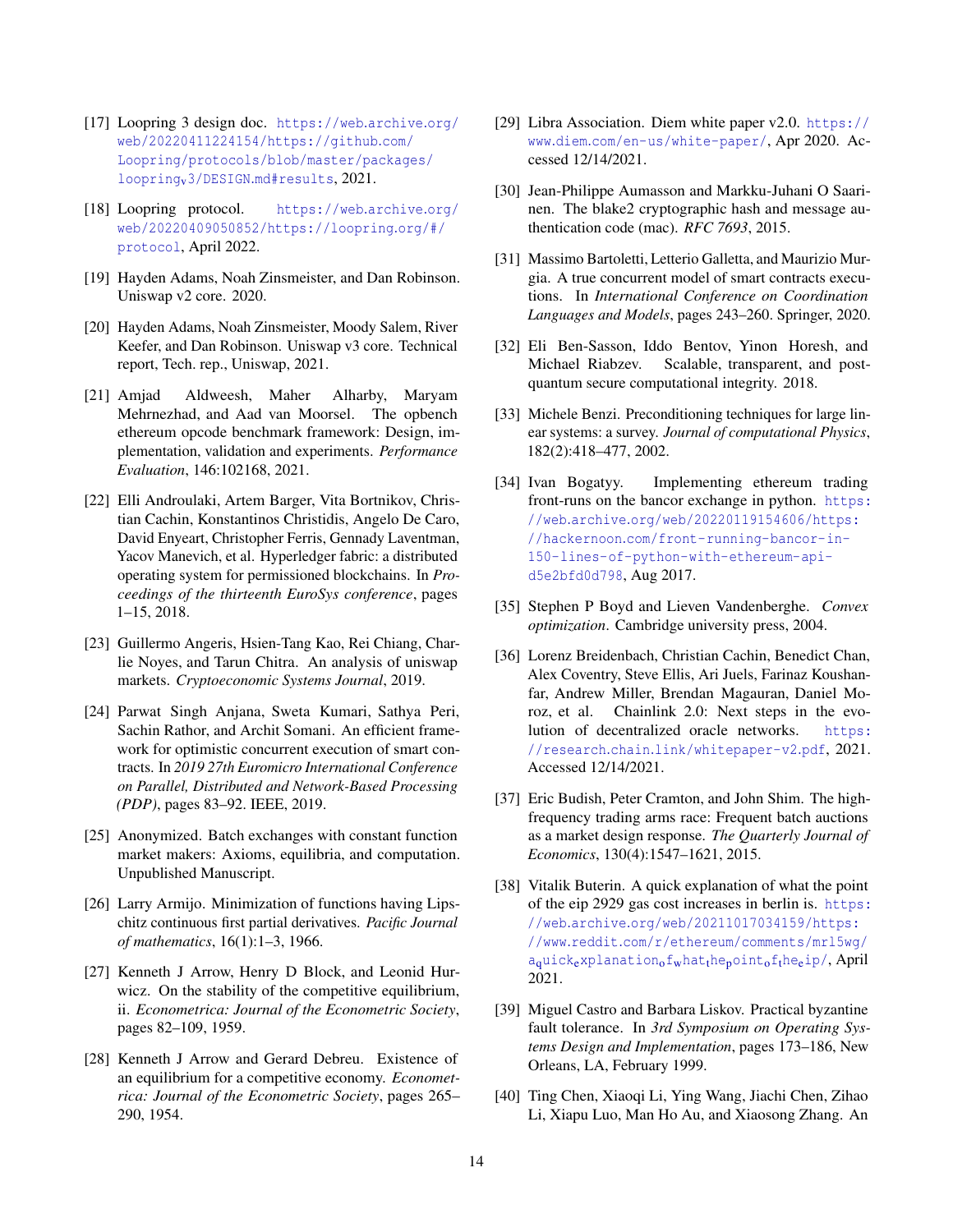adaptive gas cost mechanism for ethereum to defend against under-priced dos attacks. In *International conference on information security practice and experience*, pages 3–24. Springer, 2017.

- <span id="page-14-21"></span>[41] Xi Chen, Dimitris Paparas, and Mihalis Yannakakis. The complexity of non-monotone markets. *Journal of the ACM (JACM)*, 64(3):1–56, 2017.
- <span id="page-14-8"></span>[42] Yang Chen, Zhongxin Guo, Runhuai Li, Shuo Chen, Lidong Zhou, Yajin Zhou, and Xian Zhang. Forerunner: Constraint-based speculative transaction execution for ethereum (full version). 2021.
- <span id="page-14-7"></span>[43] Howard Chu and Symas Corporation. Lightning memory-mapped database manager (lmdb). [http:](http://www.lmdb.tech/doc/) //www.lmdb.[tech/doc/](http://www.lmdb.tech/doc/). Accessed 04/29/2021.
- <span id="page-14-1"></span>[44] Austin T Clements, M Frans Kaashoek, Nickolai Zeldovich, Robert T Morris, and Eddie Kohler. The scalable commutativity rule: Designing scalable software for multicore processors. *ACM Transactions on Computer Systems (TOCS)*, 32(4):1–47, 2015.
- <span id="page-14-12"></span>[45] Dan Cline, Thaddeus Dryja, and Neha Narula. Clockwork: An exchange protocol for proofs of non frontrunning.
- <span id="page-14-4"></span>[46] Bruno Codenotti, Benton McCune, and Kasturi Varadarajan. Market equilibrium via the excess demand function. In *Proceedings of the thirty-seventh annual ACM symposium on Theory of computing*, pages 74–83, 2005.
- <span id="page-14-17"></span>[47] Bruno Codenotti, Sriram V Pemmaraju, and Kasturi R Varadarajan. On the polynomial time computation of equilibria for certain exchange economies.
- <span id="page-14-3"></span>[48] CoinMarketCap. Today's cryptocurrency prices by market cap. [https://coinmarketcap](https://coinmarketcap.com/).com/, Dec 2021.
- <span id="page-14-0"></span>[49] Philip Daian, Steven Goldfeder, Tyler Kell, Yunqi Li, Xueyuan Zhao, Iddo Bentov, Lorenz Breidenbach, and Ari Juels. Flash boys 2.0: Frontrunning, transaction reordering, and consensus instability in decentralized exchanges. *arXiv preprint arXiv:1904.05234*, 2019.
- <span id="page-14-2"></span>[50] George Danezis, Lefteris Kokoris-Kogias, Alberto Sonnino, and Alexander Spiegelman. Narwhal and tusk: a dag-based mempool and efficient bft consensus. In *Proceedings of the Seventeenth European Conference on Computer Systems*, pages 34–50, 2022.
- <span id="page-14-6"></span>[51] Nikhil R Devanur, Jugal Garg, and László A Végh. A rational convex program for linear Arrow-Debreu markets. *ACM Transactions on Economics and Computation (TEAC)*, 5(1):1–13, 2016.
- <span id="page-14-13"></span>[52] Nikhil R Devanur and Vijay V Vazirani. An improved approximation scheme for computing Arrow-Debreu prices for the linear case. In *International Conference on Foundations of Software Technology and Theoretical Computer Science*, pages 149–155. Springer, 2003.
- <span id="page-14-19"></span>[53] Steven Diamond and Stephen Boyd. Cvxpy: A pythonembedded modeling language for convex optimization. *The Journal of Machine Learning Research*, 17(1):2909– 2913, 2016.
- <span id="page-14-10"></span>[54] Thomas Dickerson, Paul Gazzillo, Maurice Herlihy, and Eric Koskinen. Adding concurrency to smart contracts. *Distributed Computing*, pages 1–17, 2019.
- <span id="page-14-20"></span>[55] Alexander Domahidi, Eric Chu, and Stephen Boyd. Ecos: An socp solver for embedded systems. In *2013 European Control Conference (ECC)*, pages 3071–3076. IEEE, 2013.
- <span id="page-14-15"></span>[56] Ran Duan and Kurt Mehlhorn. A combinatorial polynomial algorithm for the linear Arrow–Debreu market. *Information and Computation*, 243:112–132, 2015.
- <span id="page-14-18"></span>[57] Dmitry Duplyakin, Robert Ricci, Aleksander Maricq, Gary Wong, Jonathon Duerig, Eric Eide, Leigh Stoller, Mike Hibler, David Johnson, Kirk Webb, Aditya Akella, Kuangching Wang, Glenn Ricart, Larry Landweber, Chip Elliott, Michael Zink, Emmanuel Cecchet, Snigdhaswin Kar, and Prabodh Mishra. The design and operation of CloudLab. In *Proceedings of the USENIX Annual Technical Conference (ATC)*, pages 1–14, July 2019.
- <span id="page-14-16"></span>[58] Jugal Garg and László A Végh. A strongly polynomial algorithm for linear exchange markets. In *Proceedings of the 51st Annual ACM SIGACT Symposium on Theory of Computing*, pages 54–65, 2019.
- <span id="page-14-9"></span>[59] Rati Gelashvili, Alexander Spiegelman, Zhuolun Xiang, George Danezis, Zekun Li, Yu Xia, Runtian Zhou, and Dahlia Malkhi. Block-stm: Scaling blockchain execution by turning ordering curse to a performance blessing. *arXiv preprint arXiv:2203.06871*, 2022.
- <span id="page-14-5"></span>[60] Yossi Gilad, Rotem Hemo, Silvio Micali, Georgios Vlachos, and Nickolai Zeldovich. Algorand: Scaling byzantine agreements for cryptocurrencies. In *Proceedings of the 26th Symposium on Operating Systems Principles*, SOSP '17, page 51–68, New York, NY, USA, 2017. Association for Computing Machinery.
- <span id="page-14-11"></span>[61] Eyal Hertzog, Guy Benartzi, and Galia Benartzi. Bancor protocol. 2018.
- <span id="page-14-14"></span>[62] Kamal Jain. A polynomial time algorithm for computing an Arrow–Debreu market equilibrium for linear utilities. *SIAM Journal on Computing*, 37(1):303–318, 2007.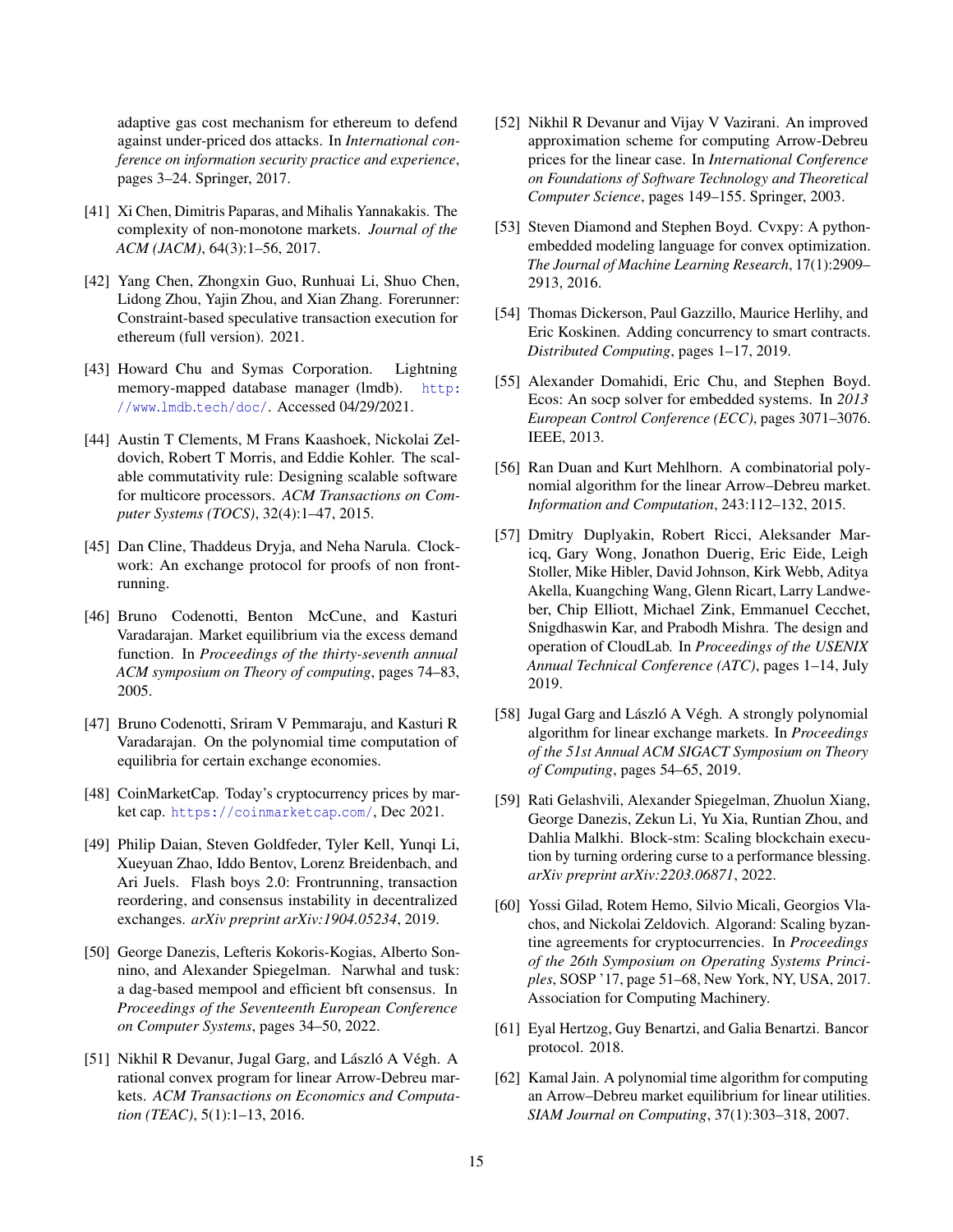- <span id="page-15-20"></span>[63] Kamal Jain, Mohammad Mahdian, and Amin Saberi. Approximating market equilibria. In *Approximation, Randomization, and Combinatorial Optimization.. Algorithms and Techniques*, pages 98–108. Springer, 2003.
- <span id="page-15-10"></span>[64] Harry Kalodner, Steven Goldfeder, Xiaoqi Chen, S Matthew Weinberg, and Edward W Felten. Arbitrum: Scalable, private smart contracts. In *27th* {*USENIX*} *Security Symposium (*{*USENIX*} *Security 18)*, pages 1353–1370, 2018.
- <span id="page-15-19"></span>[65] Mahimna Kelkar, Fan Zhang, Steven Goldfeder, and Ari Juels. Order-fairness for byzantine consensus. In *Annual International Cryptology Conference*, pages 451–480. Springer, 2020.
- <span id="page-15-21"></span>[66] Zoltán Király and Péter Kovács. Efficient implementations of minimum-cost flow algorithms. *arXiv preprint arXiv:1207.6381*, 2012.
- <span id="page-15-3"></span>[67] Yudi Levi. Bancor's response to today's smart contract vulnerability. [https://web](https://web.archive.org/web/20210525131534/https://blog.bancor.network/bancors-response-to-today-s-smart-contract-vulnerability-dc888c589fe4?gi=5e2d9c4ff877).archive.org/web/ [20210525131534/https://blog](https://web.archive.org/web/20210525131534/https://blog.bancor.network/bancors-response-to-today-s-smart-contract-vulnerability-dc888c589fe4?gi=5e2d9c4ff877).bancor.network/ [bancors-response-to-today-s-smart](https://web.archive.org/web/20210525131534/https://blog.bancor.network/bancors-response-to-today-s-smart-contract-vulnerability-dc888c589fe4?gi=5e2d9c4ff877)[contract-vulnerability-dc888c589fe4?gi=](https://web.archive.org/web/20210525131534/https://blog.bancor.network/bancors-response-to-today-s-smart-contract-vulnerability-dc888c589fe4?gi=5e2d9c4ff877) [5e2d9c4ff877](https://web.archive.org/web/20210525131534/https://blog.bancor.network/bancors-response-to-today-s-smart-contract-vulnerability-dc888c589fe4?gi=5e2d9c4ff877), Jun 2020.
- <span id="page-15-18"></span>[68] Cheng Li, Daniel Porto, Allen Clement, Johannes Gehrke, Nuno Preguiça, and Rodrigo Rodrigues. Making {Geo-Replicated} systems fast as possible, consistent when necessary. In *10th USENIX Symposium on Operating Systems Design and Implementation (OSDI 12)*, pages 265–278, 2012.
- <span id="page-15-7"></span>[69] Marta Lokhava, Giuliano Losa, David Mazières, Graydon Hoare, Nicolas Barry, Eli Gafni, Jonathan Jove, Rafał Malinowsky, and Jed McCaleb. Fast and secure global payments with stellar. In *Proceedings of the 27th ACM Symposium on Operating Systems Principles*, SOSP '19, page 80–96, New York, NY, USA, 2019. Association for Computing Machinery.
- <span id="page-15-8"></span>[70] James Lovejoy, Cory Fields, Madars Virza, Tyler Frederick, David Urness, Kevin Karwaski, Anders Brownworth, and Neha Narula. A high performance payment processing system designed for central bank digital currencies.
- <span id="page-15-13"></span>[71] Andrew Makhorin. Glpk (gnu linear programming kit). *http://www.gnu.org/s/glpk/glpk.html*, 2008.
- <span id="page-15-2"></span>[72] Satoshi Nakamoto. Bitcoin: A peer-to-peer electronic cash system, 2008. [http://bitcoin](http://bitcoin.org/bitcoin.pdf).org/ [bitcoin](http://bitcoin.org/bitcoin.pdf).pdf.
- <span id="page-15-0"></span>[73] Working Group on E-CNY Research and Development of the People's Bank of China. Progress of research and development of E-CNY in china.

http://www.pbc.gov.[cn/en/3688110/3688172/](http://www.pbc.gov.cn/en/3688110/3688172/4157443/4293696/2021071614584691871.pdf) [4157443/4293696/2021071614584691871](http://www.pbc.gov.cn/en/3688110/3688172/4157443/4293696/2021071614584691871.pdf).pdf, Jul 2021. Accessed 12/14/2021.

- <span id="page-15-12"></span>[74] Daniel Perez and Benjamin Livshits. Broken metre: Attacking resource metering in evm. *arXiv preprint arXiv:1909.07220*, 2019.
- <span id="page-15-6"></span>[75] Joseph Poon and Vitalik Buterin. Plasma: Scalable autonomous smart contracts. *White paper*, pages 1–47, 2017.
- <span id="page-15-15"></span>[76] Joseph Poon and Thaddeus Dryja. The bitcoin lightning network: Scalable off-chain instant payments, 2016.
- <span id="page-15-4"></span>[77] Kaihua Qin, Liyi Zhou, and Arthur Gervais. Quantifying blockchain extractable value: How dark is the forest? *arXiv preprint arXiv:2101.05511*, 2021.
- <span id="page-15-17"></span>[78] Vikram Saraph and Maurice Herlihy. An empirical study of speculative concurrency in ethereum smart contracts. *arXiv preprint arXiv:1901.01376*, 2019.
- <span id="page-15-14"></span>[79] Leopold Schabel. Reflections on solana's sept 14 outage. https://web.archive.[org/web/20211104012332/](https://web.archive.org/web/20211104012332/https://jumpcrypto.com/reflections-on-the-sept-14-solana-outage/) https://jumpcrypto.[com/reflections-on-the](https://web.archive.org/web/20211104012332/https://jumpcrypto.com/reflections-on-the-sept-14-solana-outage/)[sept-14-solana-outage/](https://web.archive.org/web/20211104012332/https://jumpcrypto.com/reflections-on-the-sept-14-solana-outage/), Oct 2021. Accessed 12/7/2021.
- <span id="page-15-9"></span>[80] Adam Sweeney, Doug Doucette, Wei Hu, Curtis Anderson, Mike Nishimoto, and Geoff Peck. Scalability in the xfs file system. In *USENIX Annual Technical Conference*, volume 15, 1996.
- <span id="page-15-1"></span>[81] Tether. Tether: Fiat currencies on the bitcoin blockchain. https://tether.[to/wp-content/](https://tether.to/wp-content/uploads/2016/06/TetherWhitePaper.pdf) [uploads/2016/06/TetherWhitePaper](https://tether.to/wp-content/uploads/2016/06/TetherWhitePaper.pdf).pdf. Accessed 12/14/2021.
- <span id="page-15-22"></span>[82] Stephen Tu, Wenting Zheng, Eddie Kohler, Barbara Liskov, and Samuel Madden. Speedy transactions in multicore in-memory databases. In *Proceedings of the Twenty-Fourth ACM Symposium on Operating Systems Principles*, pages 18–32, 2013.
- <span id="page-15-11"></span>[83] Gerui Wang, Shuo Wang, Vivek Bagaria, David Tse, and Pramod Viswanath. Prism removes consensus bottleneck for smart contracts. In *2020 Crypto Valley Conference on Blockchain Technology (CVCBT)*, pages 68–77. IEEE, 2020.
- <span id="page-15-5"></span>[84] Will Warren and Amir Bandeali. 0x: An open protocol for decentralized exchange on the ethereum blockchain. 2017.
- <span id="page-15-16"></span>[85] Gavin Wood. Polkadot: Vision for a heterogeneous multi-chain framework. *White Paper*, 21, 2016.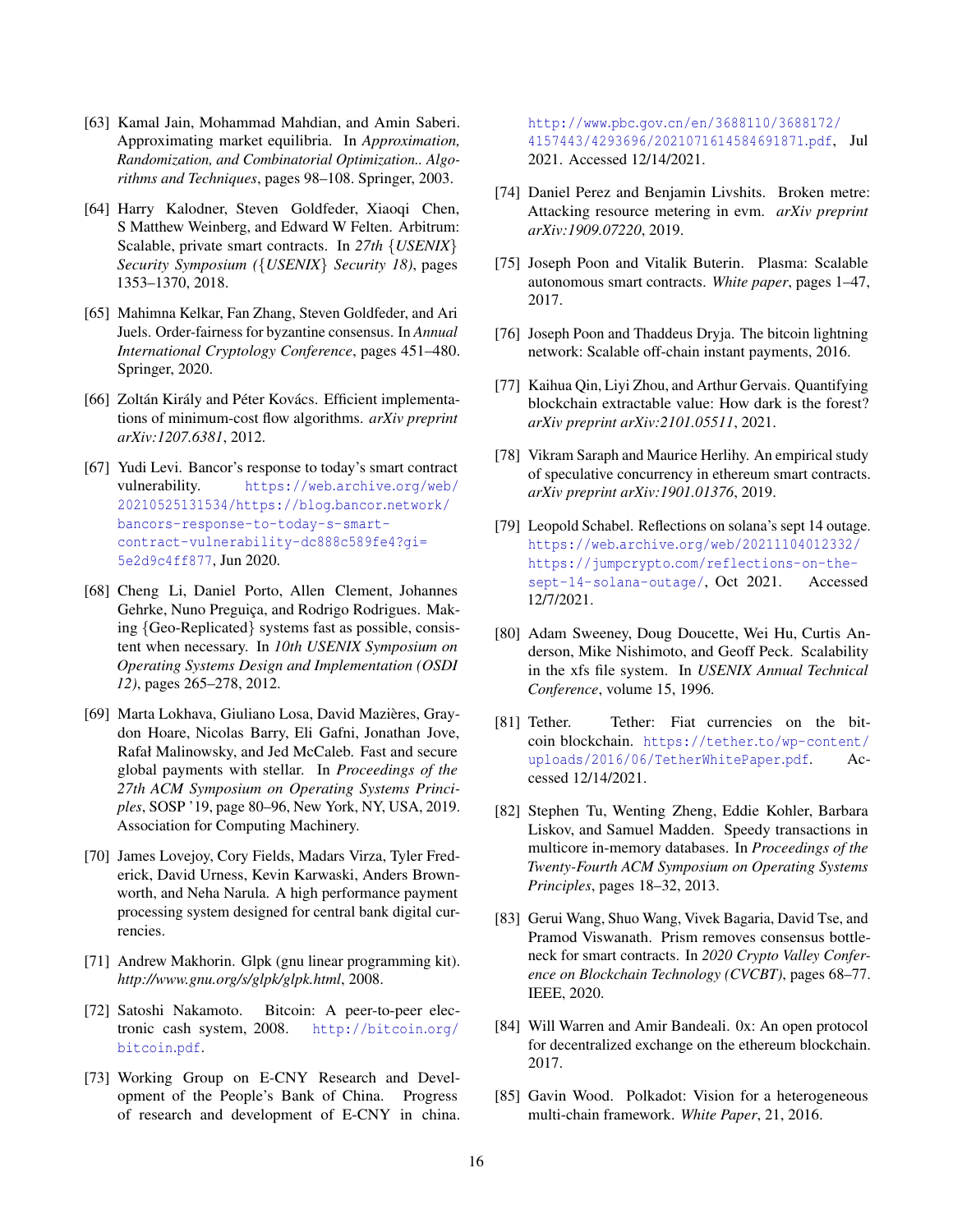- <span id="page-16-4"></span>[86] Anatoly Yakovenko. Sealevel: Parallel processing thousands of smart contracts. [https://web](https://web.archive.org/web/20220124143042/https://medium.com/solana-labs/sealevel-parallel-processing-thousands-of-smart-contracts-d814b378192).archive.org/ [web/20220124143042/https://medium](https://web.archive.org/web/20220124143042/https://medium.com/solana-labs/sealevel-parallel-processing-thousands-of-smart-contracts-d814b378192).com/ [solana-labs/sealevel-parallel-processing](https://web.archive.org/web/20220124143042/https://medium.com/solana-labs/sealevel-parallel-processing-thousands-of-smart-contracts-d814b378192)[thousands-of-smart-contracts-d814b378192](https://web.archive.org/web/20220124143042/https://medium.com/solana-labs/sealevel-parallel-processing-thousands-of-smart-contracts-d814b378192). Accessed 12/6/2021.
- <span id="page-16-3"></span>[87] Anatoly Yakovenko. Solana: A new architecture for a high performance blockchain v0.8.13. *Whitepaper*, 2018.
- <span id="page-16-8"></span>[88] Yinyu Ye. A path to the Arrow–Debreu competitive market equilibrium. *Mathematical Programming*, 111(1- 2):315–348, 2008.
- <span id="page-16-0"></span>[89] Maofan Yin, Dahlia Malkhi, Michael K. Reiter, Guy Golan Gueta, and Ittai Abraham. Hotstuff: Bft consensus with linearity and responsiveness. In *Proceedings of the 2019 ACM Symposium on Principles of Distributed Computing*, PODC '19, page 347–356, New York, NY, USA, 2019. Association for Computing Machinery.
- <span id="page-16-6"></span>[90] Wei Yu, Kan Luo, Yi Ding, Guang You, and Kai Hu. A parallel smart contract model. In *Proceedings of the 2018 International Conference on Machine Learning and Machine Intelligence*, pages 72–77, 2018.
- <span id="page-16-5"></span>[91] Jianting Zhang, Zicong Hong, Xiaoyu Qiu, Yufeng Zhan, Song Guo, and Wuhui Chen. Skychain: A deep reinforcement learning-empowered dynamic blockchain sharding system. In *49th International Conference on Parallel Processing-ICPP*, pages 1–11, 2020.
- <span id="page-16-7"></span>[92] Yunhao Zhang, Srinath Setty, Qi Chen, Lidong Zhou, and Lorenzo Alvisi. Byzantine ordered consensus without byzantine oligarchy. In *14th* {*USENIX*} *Symposium on Operating Systems Design and Implementation (*{*OSDI*} *20)*, pages 633–649, 2020.

# <span id="page-16-2"></span>Appendix A Mathematical Model Underlying SPEEDEX

Mathematically, SPEEDEX's batch computation works via a correspondence between a batch of trade offers and an instance of an "Arrow-Debreu Exchange Market" [\[28\]](#page-13-19). SPEEDEX's batch computation is equivalent to the problem of computing equilibria in these markets.

# <span id="page-16-1"></span>A.1 Arrow-Debreu Exchange Markets

The Arrow-Debreu Exchange Market is a classic concept from the economics and theoretical computer science literature. Conceptually, there exists in this market a set of independent agents, each with its own "endowment" of goods. Each agent has some set of preferences over possible collections of goods. These goods are tradeable on an open market, and agents, all at the same time, make any set of trades that they wish with "the market" (the "auctioneer"), not directly with each other.

Definition 1 (Arrow-Debreu Exchange Market). *An Arrow-Debreu Exchange Market consists of a set of goods* [*N*] *and a set of agents* [*M*]*. Every agent j has a utility function*  $u_i(\cdot)$ and an endowment  $e_j \in \mathbb{R}_{\geq 0}^N$ .

*When the market trades at prices*  $p \in \mathbb{R}^N_{\geq 0}$ , every agent *sells their endowment to the market in exchange for revenue*  $s_j = p \cdot e_j$ , which the agent immediately spends at the market *to buy back an optimal bundle of goods*  $x_j \in \mathbb{R}^N_{\geq 0}$  *- that is,*  $x_j = \arg \max_{x: \sum x_i p_i \leq s_j} u_j(x)$ .

There are countless variants on this definition. Typically the utility functions are assumed to be quasi-convex. Readers familiar with the literature may have seen market model variants which include stock dividents, corporations, production of new goods from existing goods, and multiple trading rounds. SPEEDEX only needs the setup outlined above, with none of these features (SPEEDEX looks only at snapshots of the market, i.e. once per block, and computes batch results for each block independently).

One potential objection to the above definition is that it assumes that the abstract "market" has sufficient quantities available so that every agent can make its preferred trades. We say that a market is at "equilibrium" when agents can make their preferred trades and the market does not have a deficit in any good.

Definition 2 (Market Equilibrium). *An equilibrium of an Arrow-Debreu market is a set of prices p and an allocation x*<sub>j</sub> for every agent *j,* such that for all goods *i,*  $\Sigma_j e_{ij} \ge \Sigma_j x_{ij}$ , *and x <sup>j</sup> is an optimal bundle for agent j.*

Note the subtlety that an equilibrium includes both a set of market prices and a choice of a utility-maximizing set of goods for each agent. If, for example, there are two goods *A* and *B* and one unit of each sold by other agents to the market. If two agents are indifferent to receiving either good, then the equilibrium must specify whether the first receives *A* or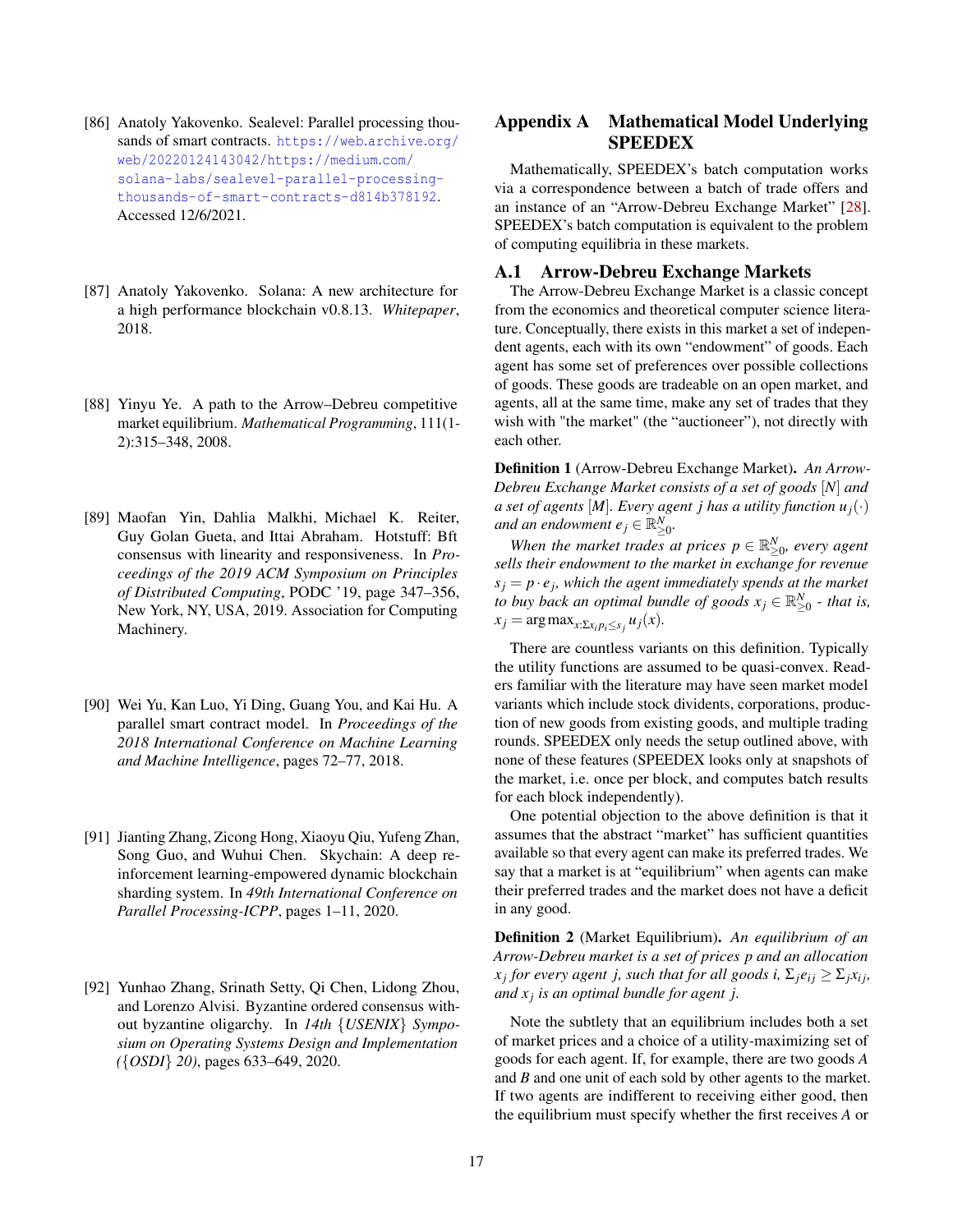*B*, and vice versa for the second. It would not be a market equilibrium for both of these agents to purchase a unit of *A* and no units of *B*.

# A.2 From SPEEDEX to Exchange Markets

SPEEDEX users do not submit abstract utility functions to an abstract market. However, most natural types of trade offers can be encoded as a simple utility function.

Specifically, our implementation of SPEEDEX accepts limit sell orders of the following form.

Definition 3 (Limit Sell Offer). *A Sell Offer (S, B, e,* α*) is request to sell e units of good S in exchange for some number k* units of good *B*, subject to the condition that  $k \geq \alpha e$ .

The user who submits this offer implicitly says that they value *k* units of *B* more than *e* units of *S* if and only if  $k > \alpha e$ . Thus, the user's preferences are representable as a simple utility function.

<span id="page-17-1"></span>Theorem 2. *Suppose a user submits a sell offer (S, B, e,* α*). The optimal behavior of this offer (and the user's implicit preferences) is equivalent to maximizing the function*  $u(x_S, x_B) = \alpha x_B + x_S$  (for  $x_S, x_B$  amounts of goods S and B).

*Proof.* Such an offer makes no trades if  $p_S/p_B < \alpha$  and trades in full if  $p_S/p_B > \alpha$ .

The user starts with *k* units of *S*. In the exchange market model, the user can trade these *k* units of *S* in exchange for any quantities  $x_S$  of *S* and  $x_B$  of *B*, subject to the constraint that  $p_S x_S + p_B x_B \leq k p_S$ .

The function  $u(x_S, x_B) = \alpha x_B + x_S$  is maximized, subject to the above constraint, by  $(x_B, x_S) = (0, k)$  precisely when  $p_S/p_B < \alpha$  and by  $(x_B, x_S) = (k p_S/p_B, 0)$  otherwise (and by any convex combination of the two when  $p_S/p_B = \alpha$ ). These allocations correspond exactly to the optimal behavior of a limit sell offer.  $\Box$ 

# <span id="page-17-0"></span>A.3 Existence of a Unique\* Equilibrium Prices

Theorem 3. *All of the market instances which SPEEDEX considers contain an equilibrium with nonzero prices.*

*Proof.* All of the utilities of agents derived from limit sell offers are linear (Theorem [2\)](#page-17-1), and have a nonzero marginal utility on the good being sold.

This means our market instances trivially satisfy condition  $(*)$  of Devanur et. al [\[51\]](#page-14-6). Existence of an equilibrium with nonzero prices follows therefore from Theorem 1 of [\[51\]](#page-14-6).  $\Box$ 

In fact, all of the equilibria in a market instance contain the same equilibrium prices, unless there are two sets of assets across which no trading activity occurs. In such a case, one might be able to uniformly increase or decrease all the prices together on one set of assets, relative to the other set of assets. <span id="page-17-2"></span>**Theorem 4.** Suppose there are two equilibria  $(p, x)$  and  $(p', x'$  and there exist two assets A and B for which  $p_A / p_B \neq$  $p'_A/p'_B$ .

*Then it must be the case that there is a partitioning of the assets*  $A, B$  *with*  $A \in A, B \in B$  *such that both equilibria include no trading activity across the partition.*

*Proof.* Consider the set of offers trading from one asset *a* to another asset *b*. Observe that the amount, say  $z_{ab}(p)$ , of *a* that is available for sale for *b* decreases as the exchange rate  $p_a/p_b$  decreases. Note further that the quantity  $(p_a/p_b)z_{ab}(p)$ decreases as  $p_a/p_b$  decreases, and that this decrease is strict unless  $z_{ab}(p)$  is 0. At equilibrium,  $x_{ab} = z_{ab}(p)$ .

A technicality: Because some offers might be indifferent to trading at an exchange rate,  $z_{ab}(\cdot)$  is in fact a set-valued function, with output  $[z_l(p_a/p_b), z_h(p_a/p_b)]$  for  $z_l(\cdot)$  the lower bound on the amount of *a* that must be sold, and  $z_h(\cdot)$  the upper bound. Observe that  $z_l(r_1) \ge z_h(r_2)$  when  $r_1 > r_2$ . At equilibrium,  $x_{ab} \in z_{ab}(p)$ .

Suppose that there exists a pair of assets  $(A, B)$  with  $p_A/p_B \neq p'_A/p'_B$  (wlog  $p_A/p_B < p'_A/p'_B$ ). Then there must be a set of assets *C* for which every asset pair  $(c,d)$  with  $c \in C$ ,  $d \notin C$  with  $p_c / p_d < p'_c / p'_d$ , and which has  $A \in C$ ,  $B \notin C$ .

Let *F* be the set of these edges.

At equilibrium, we must have that  $\Sigma_{(c,d) \in F} p_c x_{cd} - p_d x_{dc} =$ 0. But for all of these edges  $(c,d)$  (again,  $c \in C$ ), we must have that

$$
p_c / p_d x_{cd} \le p_c' / p_d' x_{cd}'
$$

 $x_{dc} \geq x_{dc}'$ 

and

Combining these gives

$$
p_c x_{cd} - p_d x_{dc} \le (p_c' x_{cd}' - p_d' x_{dc}') p_d / p_d'
$$

Note that we can always rescale the prices of an equilibrium to find a new equilibrium with the same allocation, and so it is without loss of generality to assume  $p_d' > p_d$  for all assets *d*.

Hence,

$$
p_c x_{cd} - p_d x_{dc} \le (p_c' x_{cd}' - p_d' x_{dc}')
$$

and thus

$$
0 = \sum_{(c,d) \in F} p_c x_{cd} - p_d x_{dc}
$$
  

$$
\leq \sum_{(c,d) \in F} p_c' x_{cd}' - p_d' x_{dc}'
$$

The inequality must be strict if there is any  $(c,d) \in F$  with  $x_{cd} > 0$  (note that if there is some edge  $(c,d) \in F$  with  $x_{dc} > 0$ , then there must also be an edge  $(c', d') \in F$  with  $x_{c'd'} > 0$  also). Hence, there can be no trading activity across edges in *F*.

Hence,  $(p', x')$  can only be an equilibrium if there exists a partitioning of the assets that separates *A* and *B*, and for which there is no trading activity between the sets in either equilibrium.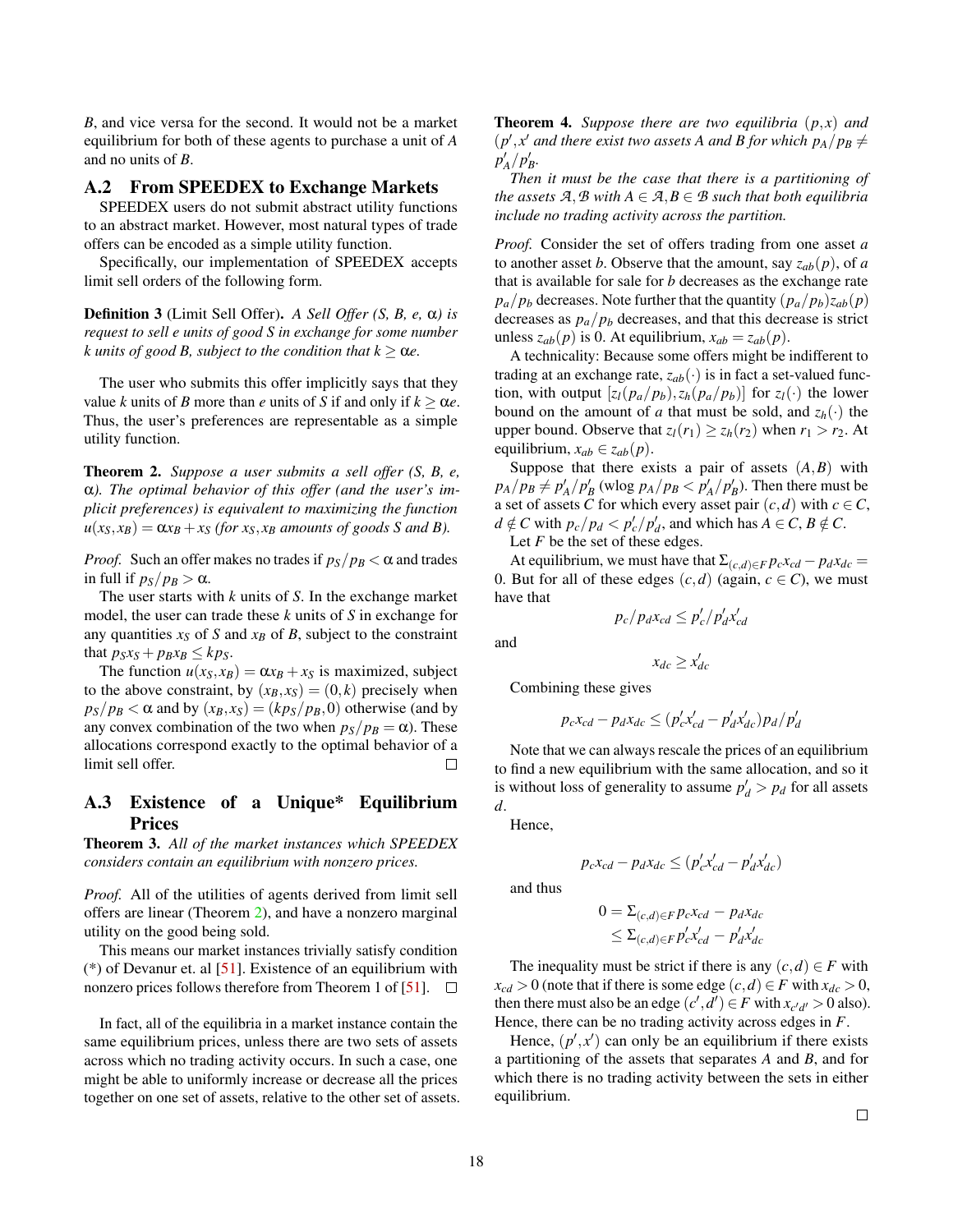Corollary 1. *Let* (*p*, *x*) *be an equilibrium.*

*Construct an undirected graph*  $G = (V, E)$  *with one vertex for each asset, and an edge*  $e = (A, B) \in E$  *if, at equilibrium, any A is sold for B or any B is sold for A (that is, if*  $x_{AB} > 0$ *).* 

*If G is connected, then the market equilibrium prices p are unique (up to uniform rescaling).*

*Proof.* If the theorem hypothesis holds, then for any other equilibrium  $(p', x')$ , it must be the case that for every asset pair  $(A, B)$ ,  $p_A/p_B = p'_A/p'_B$ . By Theorem [4,](#page-17-2) if this did not hold, then there would exist a set of edges  $(a, b)$  that partitions the vertex set *V* for which  $x_{ab} = 0$ . This would contradict the assumption that *G* is connected.

 $\Box$ 

# <span id="page-18-0"></span>Appendix B Approximation Error

SPEEDEX measures two forms of approximation error: first, every trade is charged a ε transaction commision, and second, some offers with in-the-money limit prices might not be able to be executed (while preserving asset conservation). Formally, the output of the batch price computation is a price *p<sup>A</sup>* on each asset *A*, and a trade amount *xAB* denoting the amount of *A* sold in exchange for *B*.

Formally, we say that the result of a batch price computation is  $(\varepsilon, \mu)$ -approximate if:

- 1 Asset conservation is preserved with a ε commission. The amount of *A* sold to the auctioneer,  $\Sigma_B x_{AB}$ , must exceed the amount of *A* bought from the auctioneer,  $\Sigma_B(1-\varepsilon)$ <sup>*p<sub>B</sub>*</sup></sup> $\frac{p_B}{p_A}$  $\frac{p_B}{p_A}x_{BA}$ .
- 2 No offer trades outside of its limit price. That is to say, an offer selling *A* for *B* with a limit price of *r* cannot execute if  $\frac{p_A}{p_B} < r$ .
- 3 No offer with a limit price "far" from the batch exchange rate does not trade. That is to say, an offer selling *A* for *B* with a limit price of *r* must trade in full if  $r < (1 - \mu) \frac{p_A}{p_B}$ . Intuitively, the lower the limit price, the more an offer prefers trading to not trading.

This notion of approximation is closely related to but not exactly the same as notions of approximation used in the theoretical literature on Arrow-Debreu exchange markets (e.g. [\[46\]](#page-14-4), Definition 1). In particular, we find it valuable in SPEEDEX to distinguish between the two types of approximation error (and measure each separately) and SPEEDEX must maintain certain guarantees exactly (e.g. assets must be conserved, and no offer can trade outside its limit price).

# <span id="page-18-1"></span>Appendix C Tâtonnement Modifications

# <span id="page-18-2"></span>C.1 Price Update Rule

One significant algorithmic difference between the Tâtonnement implemented within SPEEDEX and the Tâtonnement described in Codenotti et al. [\[46\]](#page-14-4) is the method in which

Tâtonnement adjusts prices in response to a demand query. Codenotti et al. use an additive rule that they find amenable to theoretical analysis. If  $Z(p)$  is the market demand at prices *p*, they update prices according to the following rule:

$$
p_i \leftarrow p_i + Z_i(p)\delta \tag{1}
$$

for some constant  $\delta$ . The authors show that there is a sufficiently small  $\delta$  so that Tâtonnement is guaranteed to move closer to an equilibrium after each step.

The relevant constant is unfortunately far too small to be usable in practice, and more generally, we want an algorithm that can quickly adapt to a wide variety of market conditions (not one that always proceeds at a slow pace).

First, we update prices multiplicatively, rather than additively. This dramatically reduces the number of required rounds, especially when Tâtonnement starts at prices that are far from the clearing prices.

$$
p_i \leftarrow p_i(1 + Z_i(p)\delta) \tag{2}
$$

Second, we normalize asset amounts by asset prices, so that our algorithm will be invariant to redenominating an asset. It is equivalent to trade 100 pennies or 1 USD, and our algorithm performs better when it can take that kind of context into account.

$$
p_i \leftarrow p_i(1 + p_i Z_i(p)\delta) \tag{3}
$$

Next, we make  $\delta$  a variable factor. We use a heuristic to guide the dynamic adjustment. Our experiments used the *l* 2 norm of the price-normalized demand vector,  $\Sigma_i(p_iZ_i(p))^2$ ; other natural heuristics (i.e. other  $l^p$  norms) perform comparably (albeit not quite as well). In every round, Tâtonnement computes this heuristic at its current set of candidate prices, and at the prices to which it would move should it take a step with the current step size. If the heuristic goes down, Tâtonnement makes the step and increases the step size, and otherwise decreases the step size. This is akin to a backtracking line search [\[26,](#page-13-21) [35\]](#page-13-22) with a weakened termination condition.

$$
p_i \leftarrow p_i(1 + p_i Z_i(p)\delta_t) \tag{4}
$$

Finally, we normalize adjustments by a trade volume factor ν*i* . Without this adjustment factor, computing prices when one asset is traded much less than another asset takes a large number of rounds, simply because the lesser traded asset's price updates are always of a lower magnitude than those of the more traded asset. Many other numerical optimization problems run most quickly when gradients are normalized (e.g., see [\[33\]](#page-13-23)).

 $v_i$  need not be perfectly accurate—indeed, knowing the factor exactly would require first computing clearing prices but we can estimate it well enough from the trading volume in prior blocks and from trading volume in earlier rounds of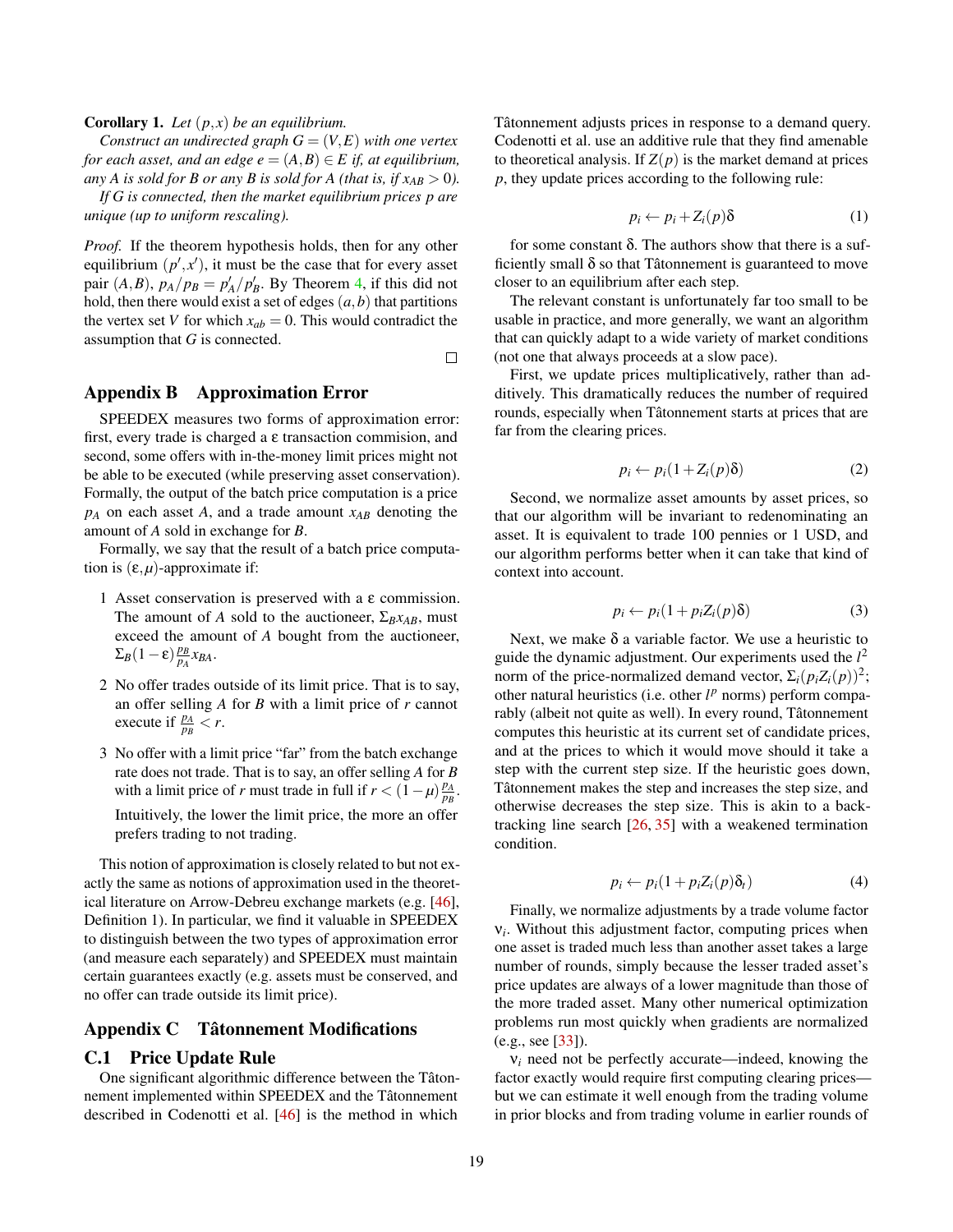Tâtonnement (specifically, we use the minimum of the amount of an asset sold to the auctioneer and the amount bought from the auctioneer). Real-world deployments could estimate these factors using external market data.

Putting everything together gives the following update rule:

$$
p_i \leftarrow p_i (1 + p_i Z_i(p) \delta_t v_i) \tag{5}
$$

The step size is represented internally as a 64-bit integer and a constant scaling factor. As mentioned in [§5.2,](#page-6-2) we run several copies of Tâtonnement in parallel with different scaling factors and different volume normalization strategies and take whichever finishes first as the result.

#### C.1.1 Heuristic Choice

A natural question is why do we use the seemingly theoretically unfounded *l* <sup>2</sup> norm of the demand vector as our line search heuristic. A typical line search in an optimization context uses the convex objective function of the optimization problem (e.g. [\[35\]](#page-13-22)). Devanur et. al [\[51\]](#page-14-6) even give a convex objective function for computing exchange market equilibria, which we reproduce below (in a simplified form):

$$
\Sigma_{i:mp_i<\frac{p_{S_i}}{p_{B_i}}}p_{S_i}E_i\ln(mp_i\frac{p_{S_i}}{p_{B_i}})-y_i\ln(mp_i)
$$
(6)

for  $mp<sub>i</sub>$  the minimum limit price of an offer *i* that sells  $E<sub>i</sub>$ units of good  $S_i$  and buys good  $B_i$ , and  $y_i = x_i p_{S_i}$  for  $x_i$  the amount of  $S_i$  sold by the offer to the market.

This objective is accompanied by an asset conservation constraint for each asset *A*:

$$
\Sigma_{i:S_i=A} y_i = \Sigma_{i:B_i=A} y_i \tag{7}
$$

However, unlike the problem formulation in [\[51\]](#page-14-6), Tâtonnement does not have decision variables {*yi*}. Rather, Tâtonnement pretends offers respond rationally to market prices, and then adjusts prices so that constraints become satisfied. As such, mapping our algorithms onto the above formulation would mean that  $y_i = p_{S_i} E_i$  if  $mp_i < \frac{p_{S_i}}{p_B}$  $\frac{p_{S_i}}{p_{B_i}}$  and 0 otherwise (although [§C.2](#page-19-1) would slightly change this picture). This would make the objective universally 0, and thus not useful.

We could incorporate the constraints into the objective by using the Lagrangian of the above problem, which gives the objective

$$
\Sigma_A \lambda_A (\Sigma_{i:S_i = A} y_i(p) - \Sigma_{i:B_i = A} y_i(p))
$$
 (8)

<span id="page-19-2"></span>for a set of langrange multipliers  $\{\lambda_A\}$ .

We write  $y_i(p)$  to denote that in this formulation, offer behavior is directly a function of prices. It appears difficult to use equation [8](#page-19-2) directly as an objective to minimize, as it is nonconvex and the gradients of the functions  $y_i(\cdot)$  are numerically unstable (even with the application of  $\S$ C.2).

However, observe that equation [8](#page-19-2) is another way of writing "the  $l<sup>1</sup>$  norm of the net demand vector" (weighted by the lagrange multipliers). We use the  $l^2$  norm instead of the  $l^1$  to sidestep the need to actually solve for these multipliers.

An observant reader might notice that the derivative of Equation [8](#page-19-2) with respect to  $\lambda_A$  is the amount by which (the additive version of) Tâtonnement updates *pA*. This might suggest using  $p_A$  in place of  $\lambda_A$  in equation [8.](#page-19-2) However, that search heuristic performs extremely poorly.

#### <span id="page-19-1"></span>C.2 Demand Smoothing

Observe that the demand of a single offer is a (discontinuous) step function; an offer trades in full when the market exchange rate exceeds its limit price, and not at all when the market rate is less than its limit price.

These discontinuities are difficult for Tâtonnement (analogously, many optimization problems struggle on nondifferentiable objective functions). As such, we approximate the behavior of each offer with a continuous function.

Recall that [§B](#page-18-0) measures one form of approximation error (using the parameter  $\mu$ ) which asks how closely realized offer behavior matches optimal offer behavior. Specifically, SPEEDEX wants to maintain the guarantee that for every offer (selling *A* for *B*) with a limit price below  $(1 - \mu) \frac{p_A}{p_B}$  trades in full, and those with limit prices above  $\frac{p_A}{p_B}$  trade not at all.

As such, SPEEDEX has the flexibility to specify offer behavior on the gap between  $(1 - \mu) \frac{p_A}{p_B}$  and  $\frac{p_A}{p_B}$ . Instead of a step function, SPEEDEXlinearly interpolates across the gap. That is to say, if  $\alpha = \frac{p_A}{p_B}$ , we say that an offer with limit price  $(1 - \mu)\alpha \le \beta \le \alpha$  sells a  $\frac{\alpha - \beta}{\mu\alpha}$  fraction of its assets.

Observe that as  $\mu$  gets increasingly small, this linear interpolation becomes an increasingly close approximation of a step function. This explains some of the behavior in Figure [2,](#page-6-1) particularly why the price computation problem gets increasingly difficult as *µ* decreases.

# C.3 Periodic Feasibility Queries

Tâtonnement's linear interpolation simplifies computing each round, but also restricts the range of prices that meet the approximation criteria, as it does not capitalize on the flexibility we have in handling offers within  $\mu$  of the market price. As a result, Tâtonnement may arrive at adequate prices without recognizing that fact. To identify good valuations, SPEEDEX runs the more expensive linear program every 1,000 iterations of Tâtonnement.

### <span id="page-19-0"></span>Appendix D Linear Program

Recall that the role of the linear program in SPEEDEX is to compute the maximum amount of trading activity possible at a given set of prices. That is to say, Tâtonnement first computes an approximate set of market clearing prices, and then SPEEDEX runs this linear program taking the output of Tâtonnement as a set of input, constant parameters.

Throughout the following, we denote the price of an asset *A* (as output from Tâtonnement) as *pA*, and the amount of *A* sold in exchange for *B* as *xAB*. We will also denote the two forms of approximation error as  $\varepsilon$  and  $\mu$ , as defined in [§B.](#page-18-0)

To maintain asset conservation, the linear program must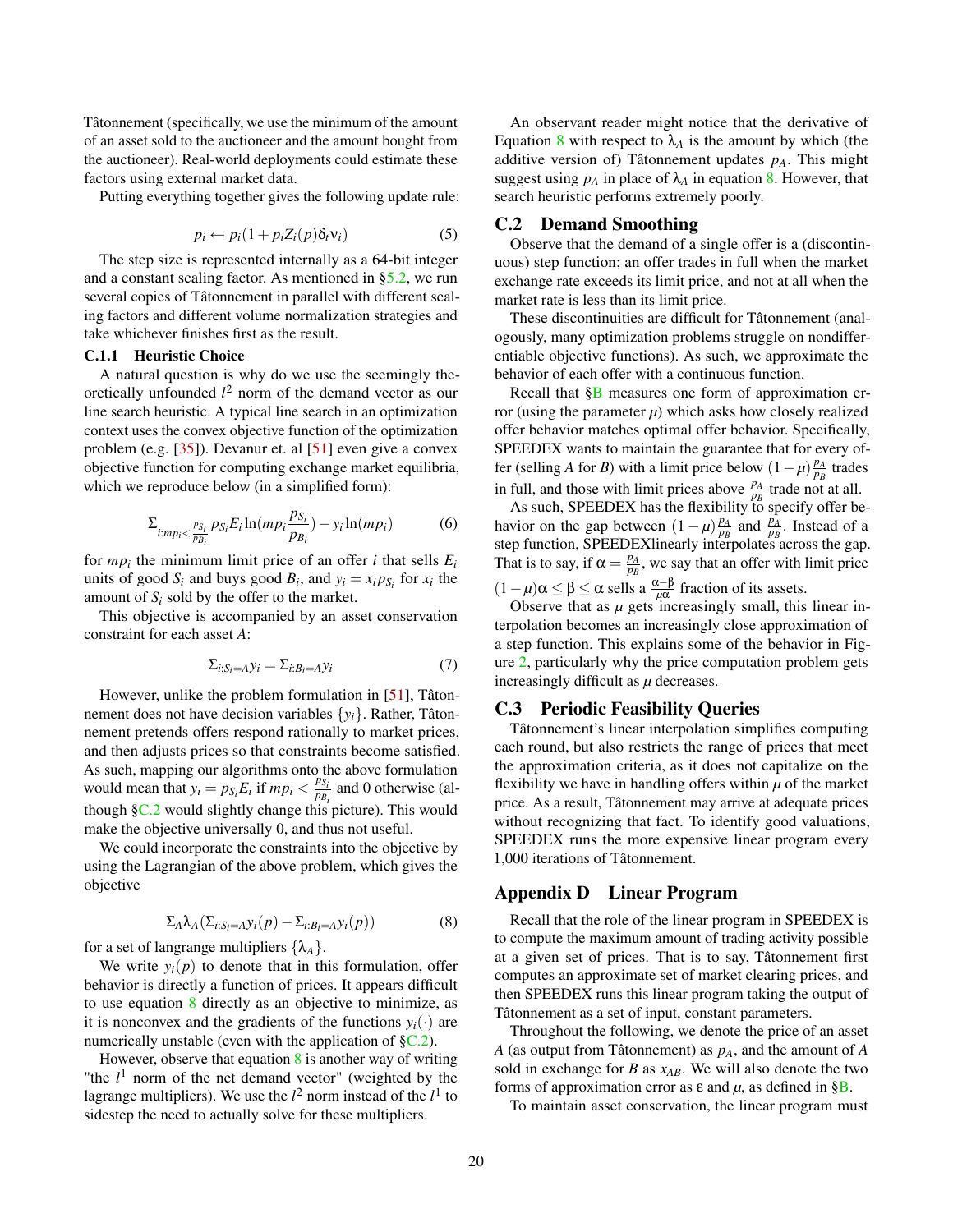satisfy the following constraint for every asset *A*:

$$
\Sigma_B x_{AB} \geq \Sigma_B (1-\varepsilon) \frac{p_B}{p_A} x_{BA}
$$

Define *UAB* to be the upper bound on the amount of *A* that is available for sale by all offers with in the money limit prices (i.e. limit prices below  $\frac{p_A}{p_B}$ ), and define  $L_{AB}$  to be the lower bound on the amount of *A* that must be exchanged for *B* if SPEEDEX is to be  $\mu$ -approximate (i.e. execute all offers with minimum prices below  $(1 - \mu) \frac{p_A}{p_B}$ , as described in [§B\)](#page-18-0).

Then the linear program must also satisfy the constraint, for every asset pair (*A*,*B*),

$$
L_{AB} \leq x_{AB} \leq U_{AB}
$$

Informally, the goal of our linear program is to maximize the total amount of trading activity. Any measurement of trading activity needs to be invariant to redenominating assets; intuitively, it is the same to trade 1 USD or 100 pennies. As such, the objective of our linear program is:

# $Σ$ *A*,*B<i>xAB*

Putting this all together gives the following linear program:

max  $\Sigma_{A,B} p_A x_{AB}$  (9)

$$
s.t. p_A L_{AB} \leq p_A x_{AB} \leq p_A U_{AB}(p) \quad \forall (A, B), (A \neq B) \quad (10)
$$

$$
p_A \Sigma_{B \in [N]} x_{AB} \ge (1 - \varepsilon) \Sigma_{B \in [N]} p_B x_{BA} \quad \forall A \tag{11}
$$

From the point of view of the linear program, *p<sup>A</sup>* is a constant (for each asset *A*). As such, this optimization problem is in fact a linear program.

It is possible that Tâtonnement could output prices where this linear program is infeasible (this is the case of the Tâtonnement timeout, as discussed in [§6\)](#page-6-0). In these cases, we set the lower bound on each *xAB* to be 0 instead of *LAB*. This change makes the program always feasible (i.e. an assigment of each variable to 0 satisfies the constraints).

Observe that as written, every instance of the variable *xAB* appears adjacent to *pA*. We can simplify the program by replacing each occurrence of *pAxAB* by a new variable *yAB*. After solving the program, we can compute  $x_{AB}$  as  $\frac{y_{AB}}{p_A}$ *pA* .

This substitution gives the following linear program:

$$
\max \ \Sigma_{A,B} \text{y}_{AB} \tag{12}
$$

$$
s.t. p_A L_{AB} \le y_{AB} \le p_A U_{AB}(p) \quad \forall (A, B), (A \ne B) \quad (13)
$$

$$
\Sigma_{B \in [N]} y_{AB} \ge (1 - \varepsilon) \Sigma_{B \in [N]} y_{BA} \quad \forall A \tag{14}
$$

The Stellar Development Foundation plans to charge no transaction commission (i.e. set ε to 0) in its SPEEDEX deployment. This makes the linear program into an instance of the maximum circulation problem (i.e. variable *yAB* denotes the "flow" from vertex *A* to vertex *B*) and makes the constraint

matrix "totally unimodular", which means it has an integral solution and can be solved exactly by specialized algorithms (such as those outlined in [\[66\]](#page-15-21)). Some of these algorithms run substantially faster than more general simplex-based solvers.

# <span id="page-20-0"></span>Appendix E Market Structure Decomposition

Suppose that the set of goods could be partitioned between a set of "pricing assets", which might be traded with any other asset, and a set of "stocks", which are only traded with one of the pricing assets.

Then SPEEDEX could compute a batch equilibrium by first computing an equilibrium taking into account only trades between pricing assets, then computing an equilibrium exchange rate for every stock between the stock and its pricing asset, and finally combining the results.

More specifically:

Theorem 5. *Let A be the set of pricing assets and B the set of stocks.* A *stock*  $s \in B$  *is traded with asset*  $a(s) \in A$ .

*Suppose* (*p*, *x*) *is an equilibrium for the restricted market instance considering only the pricing assets. For each*  $s \in B$ , *let* (*r*, *y*) *be an equilibrium for the restricted market instance considering only s and a*(*s*)*.*

Then  $(p', x')$  is an equilibrium for the entire market in*stance, where*

1. 
$$
p'_a = p_a
$$
 for  $a \in A$   
\n2.  $p'_s = (r_s/r_{a(s)})p_{a(s)}$   
\n3.  $x'_{ab} = x_{ab}$  for  $a, b \in A$   
\n4.  $x'_{s,a(s)} = y_{s,a(s)}$ 

5.  $x' = 0$  *otherwise* 

*Proof.* More generally, let *G* be a graph whose vertices are the traded assets and which contains an edge (*a*,*b*) if *a* and *b* can be traded directly.

Decompose *G* into an arbitrary set of edge-disjoint subgraphs  $\{G_i\}$ , such that any two subgraphs  $G_i$ ,  $G_j$  share at most one common vertex. Then define a graph *H* whose vertices are the subgraphs  $G_i$ , and where a subgraph  $G_i$  is connected to  $G_j$  if  $G_i$  and  $G_j$  share a common vertex.

If *H* is acyclic, then an equilibrium can be reconstructed from equilibria computed independently on each *G<sup>i</sup>* .

We reconstruct a unified set of prices iteratively, traversing along  $H$ . Given adjacent  $G_i$  and  $G_j$  sharing common vertex  $v_{ij}$ , let  $(p^i, x^i)$  and  $(p^j, x^j)$  be equilibria on  $G_i$  and  $G_j$ , respectively, rescale all of the prices  $p^j$  by  $p^i_{v_{ij}}/p^j_{v_j}$ .

This rescaling constructs a new equilibria  $(p^{j\prime}, x^j)$  for  $G_j$ that agrees with that of  $G_i$  on the price of the shared good. As such, the combined system  $(p^i \cup p^{j\prime}, x^i \cup x^j)$  forms an equilibrium for  $G_i \cup G_j$ .

This iteration is possible precisely because *H* is acyclic (a cycle could prevent us from finding a rescaling of some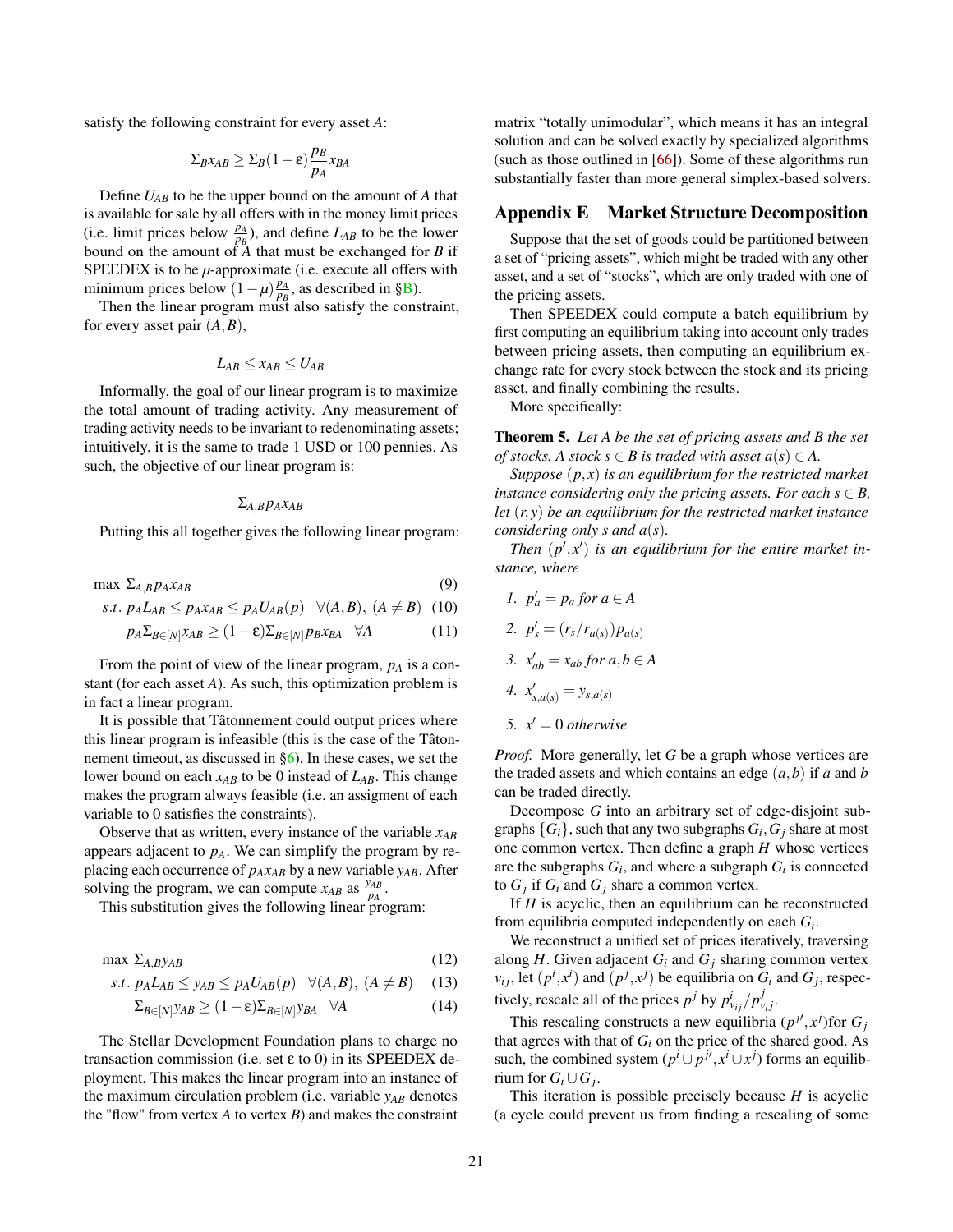subgraph that satisfied two constraints on the prices of shared vertices).

 $\Box$ 

# <span id="page-21-1"></span>Appendix F Alternative Batch Solving Strategies

# F.1 Convex Optimization

We implemented the convex program of Devanur et. al [\[51\]](#page-14-6) directly, using the CVXPY toolkit [\[53\]](#page-14-19) backed by the ECOS convex solver [\[55\]](#page-14-20). The exact runtimes are not directly comparable to those of Tâtonnement—namely, this strategy does not have the potential to shortcircuit operation upon early arrival at an equilibrium, nor is it optimized for our particular class of problems.

The important observation is that the runtime of this strategy scales linearly in the number of trade offers. Instances trading 1000 offers, for example, take roughtly 10x as long as instances trading only 100 offers (a few seconds and a few tenths of a second, respectively).

This is not a surprising result, given that the number of variables in the convex program scales linearly with the number of trade offers.

The choice of solver strategy does not, of course, change the structure of the input problem instances. The same observation used in [§5.1](#page-5-1) makes it possible to refactor the convex program so that the number of variables does not depend on the number of open offers, and so that the objective (and its derivatives) can be evaluated in time logarithmic in the number of open offers.

Unfortunately, this transformation makes the objective nondifferentiable. The demand smoothing tactic of  $\S$ C.2 gives a differentiable but not twice differentiable objective (and presents challenges regarding numerical stability of the derivative). Construction of a convex objective that approximates that of [\[51\]](#page-14-6) while maintaining sufficient smoothness and numerical stability is an interesting open problem.

# F.2 Mixed Integer Programming

Gnosis (Walther, [\[5\]](#page-12-14)) give several formulations of a batch trading system as mixed-integer programming problems. These formulations track token amounts as integers (instead of as real numbers, as used in Tâtonnement's underlying mathematical formulation), which enables strict conservation of asset amounts with no rounding error.

However, mixed-integer problems appear to be computationally difficult to solve. Walther [\[5\]](#page-12-14) finds that the runtime of this approach scales faster than linearly. Instances with more than a few hundred assets appear to be intractable for practical systems.

# <span id="page-21-0"></span>Appendix G Tâtonnement Preprocessing

We include this section so that this paper can provide a comprehensive reference for anyone to develop their own Tâtonnement implementation.

Every demand query in Tâtonnement requires computing, for every asset pair, the amount of the asset available for sale below the queried exchange rate. As discussed in  $\S 8.2$ , Tâtonnement lays out contiguously in memory all the information it needs to return this result quickly.

<span id="page-21-3"></span>For a version of Tâtonnement without the demand smoothing of [§C.2,](#page-19-1) a demand query for exchange rate *p* (i.e. the ratio of the price of the sold asset to the price of the purchased asset)

<span id="page-21-4"></span>
$$
\Sigma_{i:mp_i \le p} E_i \tag{15}
$$

where  $mp<sub>i</sub>$  denotes the minimum price of an offer *i* and  $E<sub>i</sub>$ denotes the amount of the asset offered for sale.

We can efficiently answer these queries by computing expression [15](#page-21-3) for every price *p* used as a limit price

Demand smoothing complicates the picture. The result of a demand query (with smoothing parameter 
$$
\mu
$$
)

$$
\Sigma_{i:mp_i (16)
$$

We can rearrange the second term of the summation into

$$
1/(p\mu)\Sigma_{i:p(1-\mu)\leq mp_i\leq p}(pE_i - E_imp_i)
$$
 (17)

With this, we can efficiently compute the demand query after precomputing, for every unique price *p* that is used as a limit price, both expression [15](#page-21-3) and

$$
\Sigma_{i:mp_i < p} mp_i E_i \tag{18}
$$

The division in equation [16](#page-21-4) can be avoided by recognizing that Tâtonnement normalizes all asset amounts by asset valuations (so equation [16](#page-21-4) is always multiplied by *p*).

# <span id="page-21-2"></span>Appendix H Buy Offers are PPAD-hard

A natural type of trade offer is one that offers to sell any number of units of one good to buy a fixed amount of a good (subject to some minimum price constraint). We call these "limit buy offers".

<span id="page-21-5"></span>Example 2 (Limit Buy Offer). *A user offers to buy 100 USD in exchange for EUR, selling as few EUR as possible and only if one EUR trades for at least* 1.1 *USD.*

These offers unfortunately do not satsify a property known as "Weak Gross Substitutability" (WGS, see e.g. [\[46\]](#page-14-4)). This property captures the core logic of Tâtonnement. If the price of one good rises, the net demand for that good should fall, and the net demand for every other good should rise (or at least, not decrease). Limit sell offers satisfy this property, but limit buy offers do not.

Example 3. *The demand of the offer in of example [2,](#page-21-5) when*  $p_{EUR} = 2$  *and*  $p_{USD} = 1$ *, is* (−50*EUR*, 100*USD*).

*If pUSD rises to* 1.6*, then the demand for the offer is* (−80*EUR*,100*USD*)*.*

*Observe that the price of USD rose, and the demand for EUR fell.*